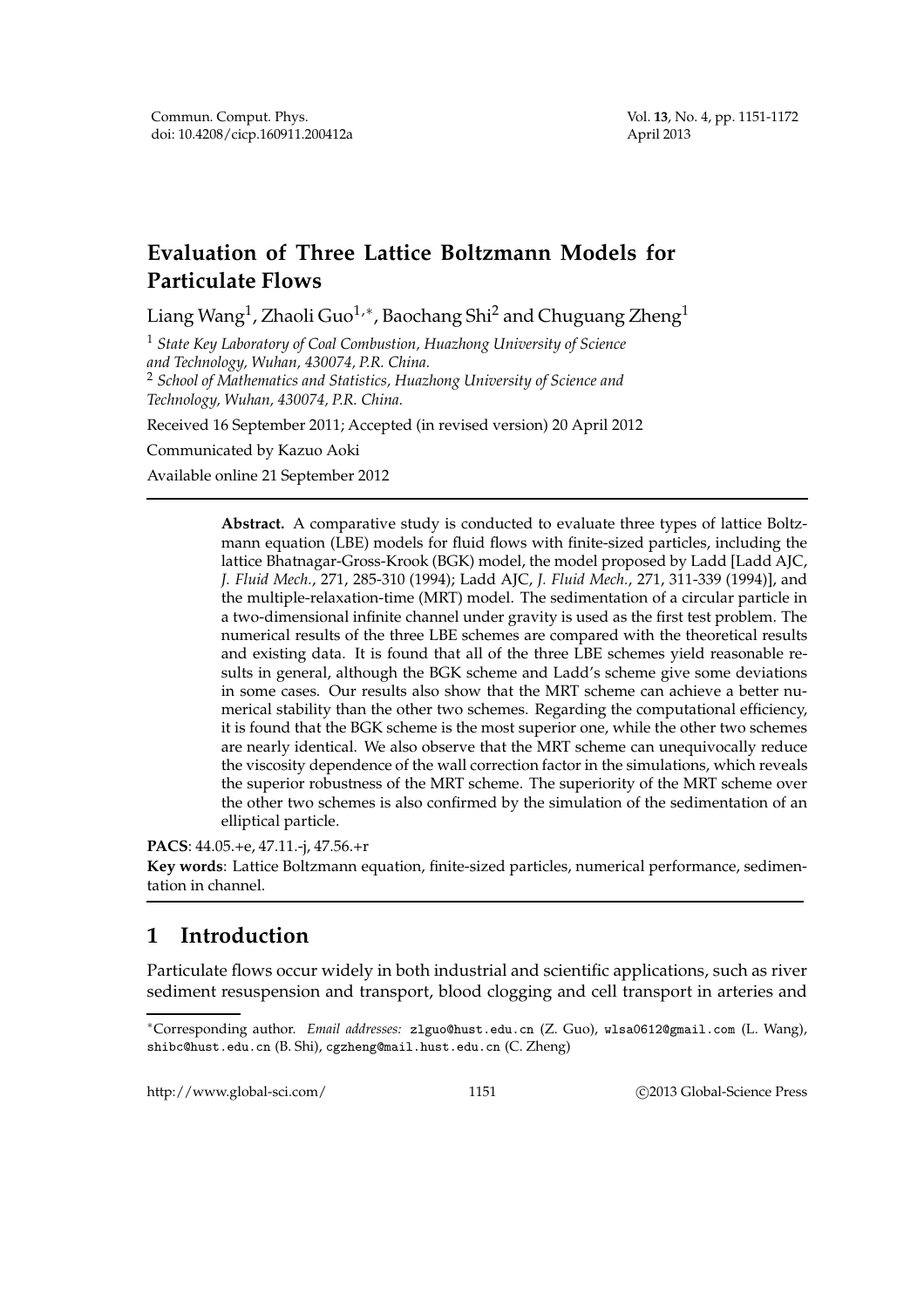veins, DNA and polymer molecules [1, 2], colloidal suspensions, etc. Owing to the importance of these applications, experimental and numerical studies have been attracting considerable attention in the past decades.

In particulate flows, the fluid phase can be well-described by the Navier-Stokes (NS) equations, while the description of the particle phase can be classified into two categories, i.e., the point-particle method and the finite-size particle method. In the point-particle method, a solid particle is considered as a mass point with negligible size and shape, and its position and velocity are traced in a Lagrangian manner. The interactions between fluid and particles are modeled by some empirical or semi-empirical relations. The point-particle method is suitable for most engineering applications with a large number of particles with sizes far smaller than the flow length scale. However, the point-particle method is not enough to reveal the fundamental mechanism of the fluid-particle interactions. In contrast, the size and shape of a particle are considered in the finite-size particle method, and the particle-fluid interactions can be described through the no-slip boundary conditions on the particle interface directly. Therefore, this method can be viewed as a direct numerical simulation method for particulate flows. Several direct numerical simulation methods, including the finite element method (FEM) and the finite volume method (FVM), have been developed within this framework [3–6]. However, these methods usually suffer from expensive computational costs due to frequent remeshing and projection in simulations of particulate flows.

Besides these conventional methods that solve the NS equations, the lattice Boltzmann equation (LBE), which is a method based on kinetic theory, has also been applied to particulate flows [7–16]. The first application of LBE to particulate flows with finitesized particles is attributed to Ladd [10, 11]. In this method [10, 11], a fixed regular grid system is used to represent the flow field and the solid particle. A modified bounceback rule [11] is proposed to treat the no-slip boundary condition on the particle-fluid interface, and an approach based on momentum exchange is developed to calculate the hydrodynamic force exerting on the solid particle. It is assumed that the fluid can pass through the boundary of the suspended solid particle and occupy its interior domains. In this way, both the interior and exterior fluid nodes can be treated in an identical manner as the particle moves on the lattice. It is noted that in Ladd's model the particle behaves like a rigid one with the combined mass and moment of inertia of the shell plus the internal fluid. Consequently, when the density ratio of particle to fluid is close to or smaller than unity, numerical instability will occur in the particle update procedure [16–18]. To overcome this limit, a number of methods have been developed to partially or fully remove the internal fluid of particle [12, 13, 19].

Another problem of Ladd's model is that the particle surface is represented by the boundary nodes which are actually a set of points located at the middle of the link between a fluid node and a solid node. This arrangement means that the body surface is approximated by a stair-step shape. As the particle moves, this will generate some noisy forces and further bring fluctuations to the particle velocities. Some improvements [20–23] have been proposed for more accurate representation of the particle shape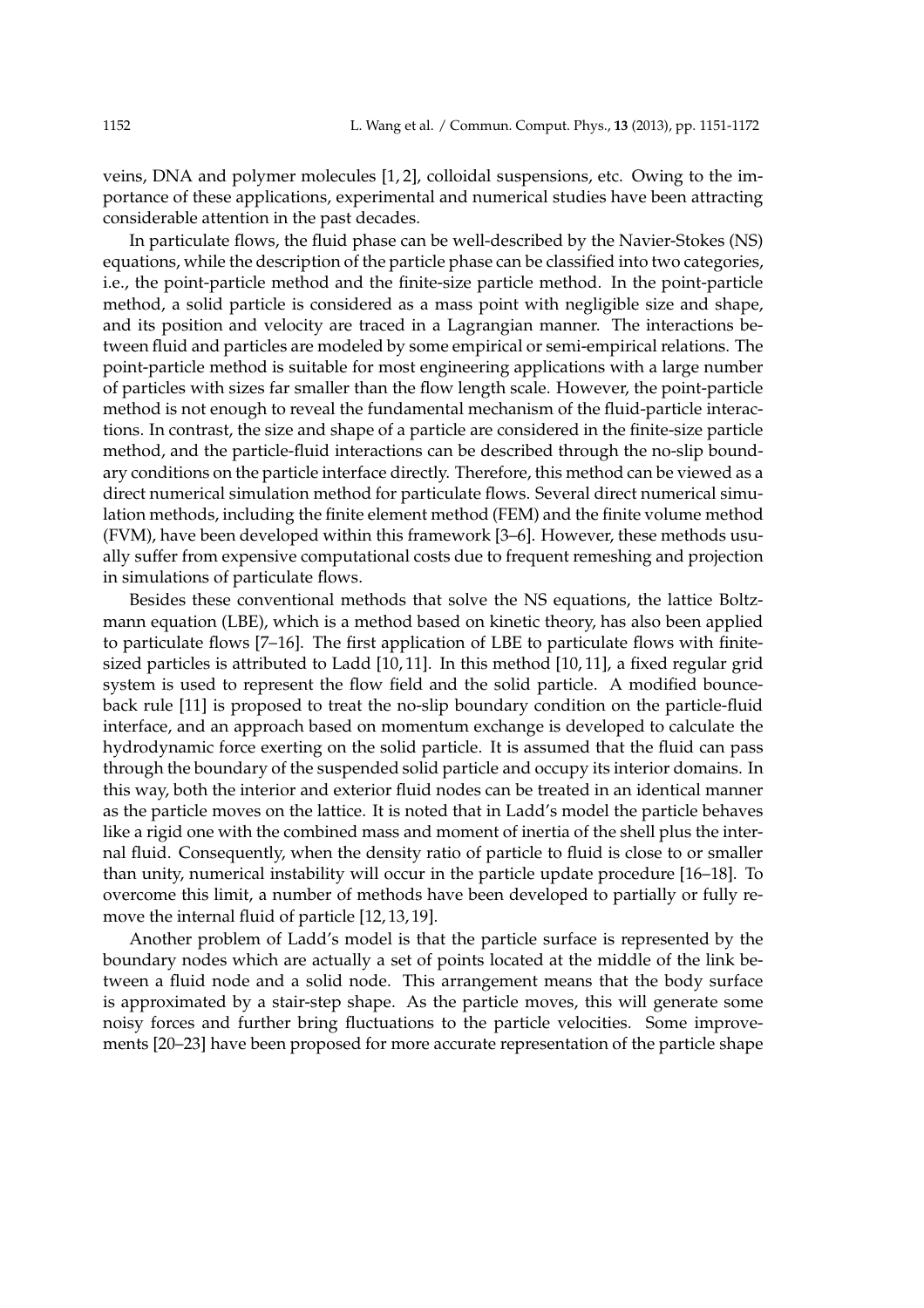with curved boundary condition.

More recently, a number of approaches that combined LBE with other types of methods were also developed for fluid-particle systems. For instances, Ten Cate et al. [24] introduced an adaptive-forcing method into LBE, and Owen et al. [25] established a computational framework that hydrodynamically combined LBE with the discrete element method (DEM) for suspensions, while Kollmannsberger et al. [26] proposed a partitioned approach to couple LBE and FEM for fluid-structure problems. With the LBE and DEM, Feng et al. [27, 28] simulated some turbulent fluid- particle flows. Feng and Michaelides proposed a method to incorporate the immersed boundary method (IBM) [29,30] into the LBE through either a penalty approach [31] or a direct-forcing method [32]. However, as pointed out in Refs. [17, 32, 33], *a priori* selection of the stiffness coefficient is needed for a specific problem [31], and the NS equations are solved by a finite difference method to determine the density force, which may spoil the merits of LBE and bring errors to the force computations on the object [32]. In addition, it is observed that some leakage of fluid momentum inside the solid particle emerges in some cases. Some improved LBE methods [17, 33, 34] were proposed recently, and some combinations of LBE with other methods were also developed [35–39].

Although a variety of LBE methods have been developed for particulate flows [10,16, 33, 40, 41], the criterion for model selection is still not clear in practical applications, and a systematic investigation of the performances of these schemes is still desirable. In the present work, we intend to conduct a detailed comparison of the most widely used LBE schemes by simulating the sedimentation of a particle in a 2D infinite channel in terms of the accuracy, numerical stability, computational efficiency, and robustness.

The remainder of this paper is organized as follows. Section 2 presents a brief introduction of the three LBE schemes, including the lattice BGK (LBGK) scheme, Ladd's scheme, and the multiple-relaxation-time (MRT) scheme. Section 3 provides the results of this study. The test case of the sedimentation of one particle in an infinite channel is first briefly described, and then the numerical results obtained by the three LBE schemes are compared with the analytical results and the existing reference data. A detailed assessment of the three LBE schemes, which focus on the accuracy, numerical stability, computational efficiency and the viscosity dependence of the wall correction factor, is also included in this section. To confirm the findings, Section 4 presents a further comparison of the three LBE schemes by simulating the sedimentation of an elliptical particle in an infinite channel. A brief summary is presented in Section 5 finally.

### **2 The lattice Boltzmann method for particulate flows**

### **2.1 General formulation**

In LBE for particulate flows, the fluid motion is described as:

$$
f_i(x+c_i\delta_t,t+\delta_t)-f_i(x,t)=\Omega_i(x,t),
$$
\n(2.1)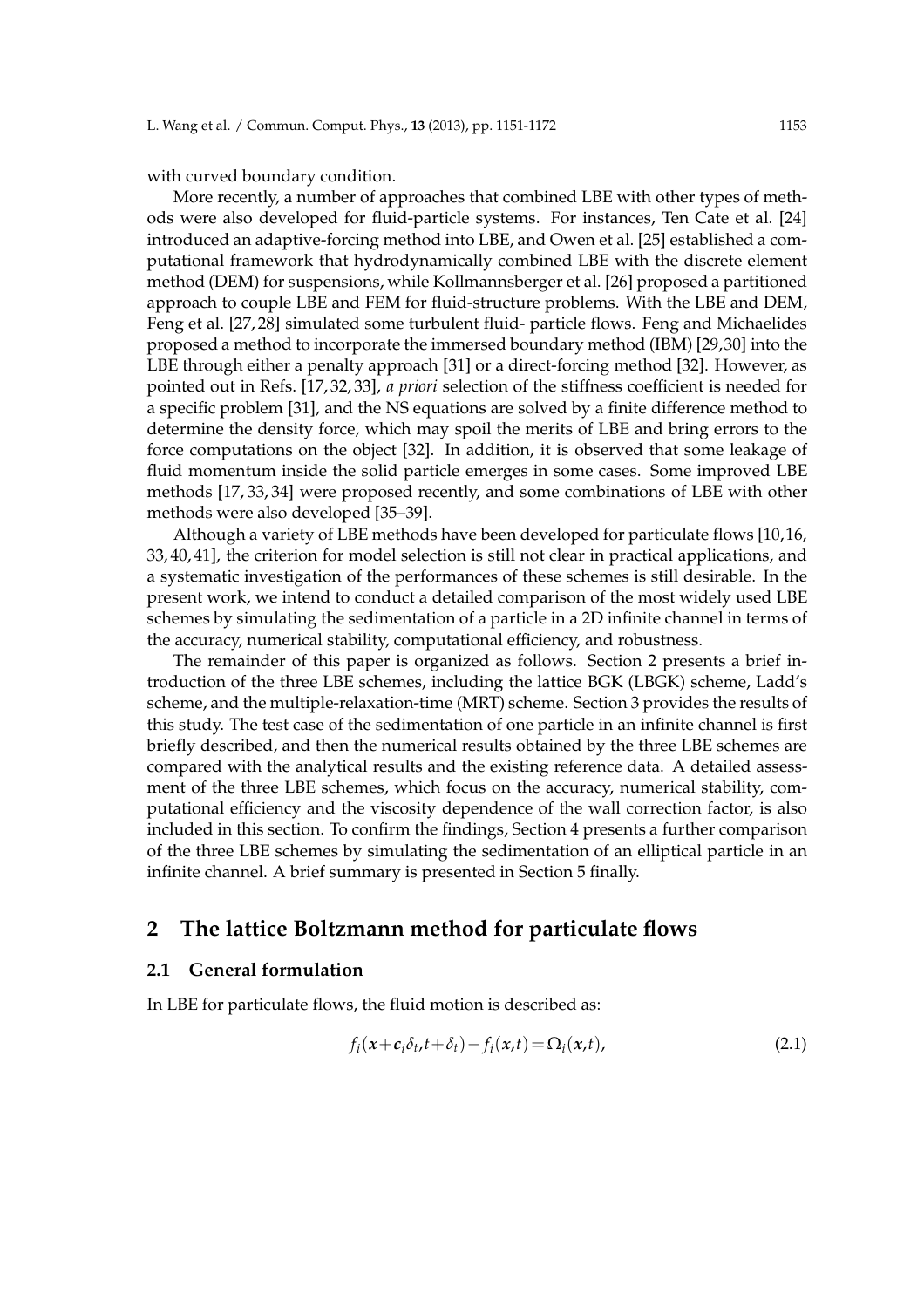where  $f_i(x,t)$  is the fluid distribution function (DF) for the particle with discrete velocity *c*<sub>*i*</sub> at time *t* and position *x*,  $\delta_t$  is the time increment, and  $\Omega_i(x,t)$  is the collision term. The fluid density *ρ* and velocity *u* are defined by the zeroth and first velocity moments of the DF:

$$
\rho = \sum_{i} f_i, \qquad \rho u = \sum_{i} c_i f_i. \tag{2.2}
$$

In the typical D2Q9 model [42, 43], the discrete velocity set is

$$
c_{i} = \begin{cases} (0,0), & i=0, \\ (\cos[(i-1)\pi/2], \sin[(i-1)\pi/2]) & c, & i=1-4, \\ (\cos[(i-1)\pi/2+\pi/4], \sin[(i-1)\pi/2+\pi/4])\sqrt{2}c, & i=5-8, \end{cases}
$$
(2.3)

where  $c = \delta_x/\delta_t$  is the lattice speed, and  $\delta_x$  is the lattice constant.

In practice, the evolution of Eq. (2.1) is usually decomposed into two steps:

Collision: 
$$
f_i^*(x,t) = f_i(x,t) + \Omega_i(x,t)
$$
, (2.4a)

$$
\text{Streaming:} \quad f_i(x+c_i\delta_t, t+\delta_t) = f_i^*(x,t). \tag{2.4b}
$$

where  $f_i^*(x,t)$  denotes the post-collision state of DF. Within the LBE framework, the collision models in Eq. (2.1) are usually based on the linearized collision operator. According to the collision models, most LBE models for simulating particulate flows can be classified into three categories: the BGK scheme, Ladd's scheme, and the MRT scheme.

### **2.1.1 BGK scheme**

In the BGK scheme, the collision operator is approximated by a relaxation process:

$$
\Omega_i(x,t) = -\frac{1}{\tau} \left[ f_i(x,t) - f_i^{(eq)}(x,t) \right],
$$
\n(2.5)

where  $f_i^{(eq)}$  $\hat{f}_i^{(eq)}(x,t)$  is the local equilibrium distribution function (EDF), and  $\tau$  is the dimensionless relaxation time which characterizes the rate of approaching to equilibrium.

The EDF for the D2Q9 model has the following form:

$$
f_i^{(eq)} = \omega_i \rho \left[ 1 + \frac{c_i \cdot u}{c_s^2} + \frac{(c_i \cdot u)^2}{2c_s^4} - \frac{u^2}{2c_s^2} \right],
$$
 (2.6)

where  $\omega_i$  is the weighting factor which is given as follows:  $\omega_0 = 4/9$ ,  $\omega_i = 1/9$  for  $i =$ 1,2,3,4, and  $\omega_i = 1/36$  for  $i = 5,6,7,8$ .  $c_s = c/\sqrt{3}$  is the sound speed. In the low Mach number limit, the macroscopic NS equations with a kinematic viscosity  $\nu = c_s^2(\tau - \frac{1}{2})\delta_t$ can be recovered from the LBE through the Chapman-Enskog expansion.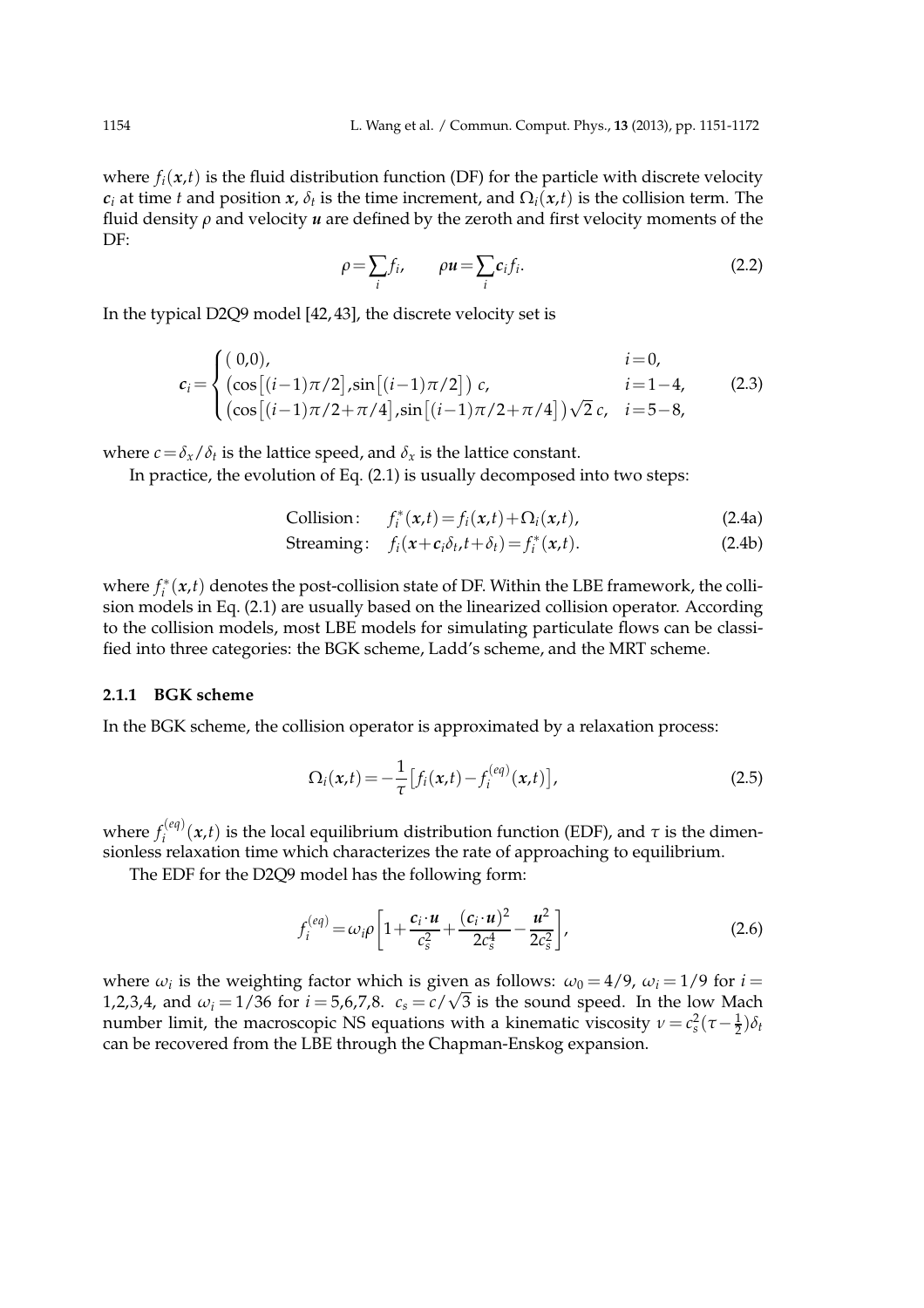### **2.1.2 Ladd's scheme**

In Ladd's scheme [10,16], in addition to the mass density *ρ* and velocity *u*, the momentum flux  $\Pi$  is also involved, which is defined as:

$$
\Pi = \sum_{i} c_i c_i f_i. \tag{2.7}
$$

The equilibrium momentum flux can be obtained by

$$
\Pi^{eq} = \sum_i c_i c_i f_i^{(eq)} = c_s^2 \rho I + \rho u u.
$$

The post-collision distribution in Ladd's scheme is written as a series of the moments

$$
f_i^* = \omega_i \left[ \rho + \frac{\rho \boldsymbol{u} \cdot \boldsymbol{c}_i}{c_s^2} + \frac{(\rho \boldsymbol{u} \boldsymbol{u} + \boldsymbol{\Pi}^{neq,*}) : (\boldsymbol{c}_i \boldsymbol{c}_i - c_s^2 \boldsymbol{I})}{2c_s^4} \right].
$$
 (2.8)

The relaxation of the non-equilibrium momentum flux **Π***neq* is realized as follows:

$$
\Pi^{neq,*} = (1 + \lambda_v)\overline{\Pi}^{neq} + \frac{1}{3}(1 + \lambda_{\zeta})\left(\Pi^{neq}:I\right)I,\tag{2.9}
$$

where  $\Pi^{neq} = \sum_i c_i c_i f_i^{neq} = \Pi - \Pi^{eq}$ , and  $\overline{\Pi}^{neq} = \overline{\Pi} - \overline{\Pi}^{eq}$  (the overline used here indicates the traceless projection). The parameters  $\lambda_{\nu}$  and  $\lambda_{\zeta}$  are the eigenvalues of the linearized collision operator and are related to the shear and bulk viscosities, respectively.

In the original formulation of Ladd's model [10, 16], the collision operator has three parameters which respectively allow for separate relaxation of three kinds of modes, i.e. shear modes, bulk modes, and kinetic modes. The kinetic modes can also have an effect on the post-collision distributions, but the eigenvalues corresponding to these modes are set to -1 in Ladd's scheme so that they are "killed". Through a multi-scale analysis [16,44], the NS equations can be recovered in the limit of low Mach number, in which the shear and bulk viscosities are determined respectively by

$$
\nu = -c_s^2 \delta_t \left( \frac{1}{\lambda_v} + \frac{1}{2} \right), \qquad \zeta = -\frac{2c_s^2}{3} \delta_t \left( \frac{1}{\lambda_\zeta} + \frac{1}{2} \right). \tag{2.10}
$$

### **2.1.3 MRT scheme**

The MRT collision model can be written as

$$
\Omega_i(x,t) = -\sum_j \Phi_{ij} (f_j(x,t) - f_j^{(eq)}(x,t)),
$$
\n(2.11)

where Φ*ij* is the component of a collision matrix **Φ**. In moment space, the MRT collision model can be expressed as:

$$
\Omega(x,t) = -M^{-1}S\left[m(x,t) - m^{(eq)}(x,t)\right],\tag{2.12}
$$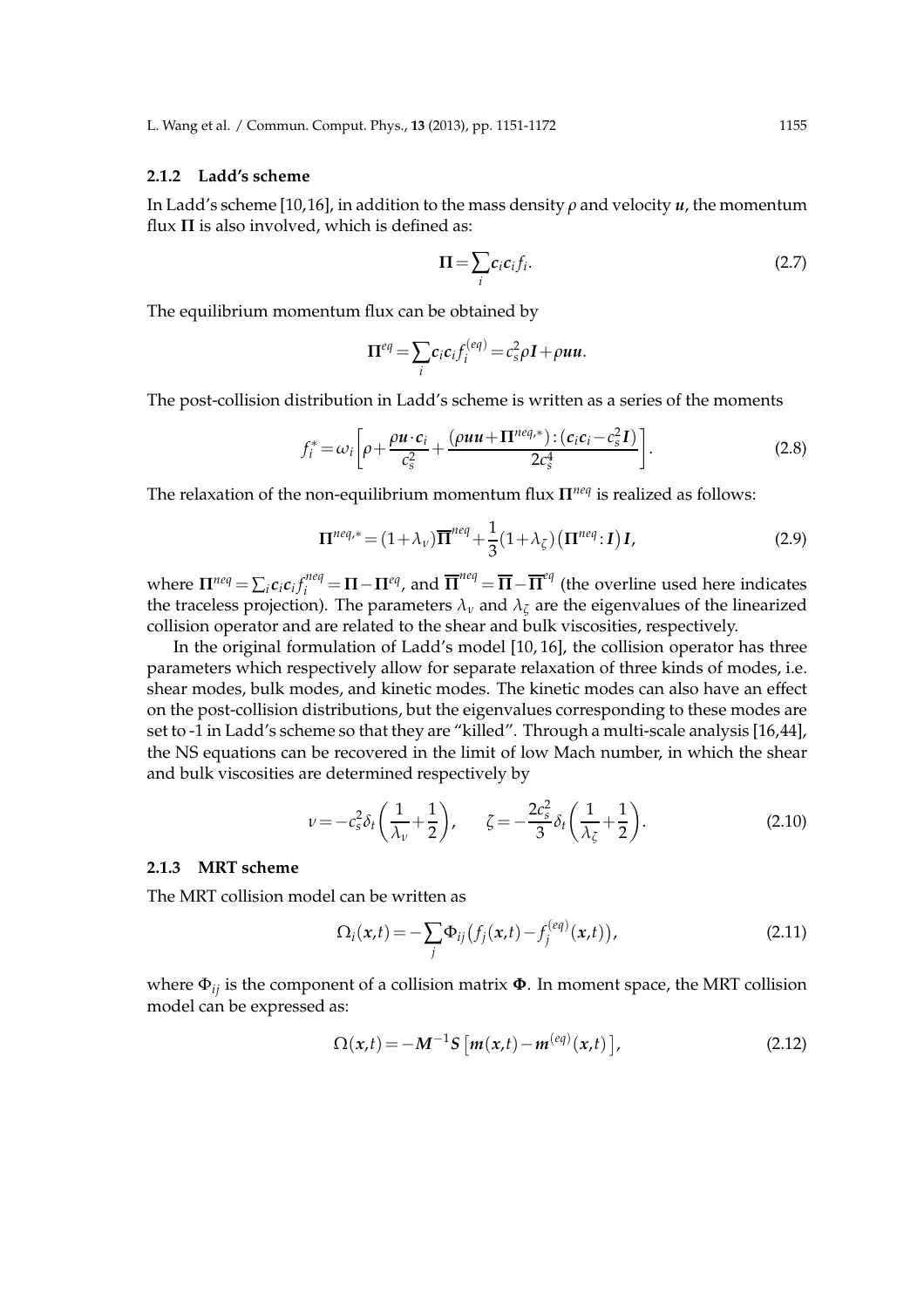where  $m$  and  $m^{(eq)}$  are the moment vector and the corresponding equilibria in moment space, respectively. *M* is the transformation matrix that maps the distribution functions to their moments,

$$
m = M \cdot f, \qquad f = M^{-1} \cdot m.
$$

In Eq. (2.12) *S* = *M***Φ***M*−<sup>1</sup> is the corresponding collision matrix in moment space, which is a diagonal matrix of relaxation rates  $\{s_i\}: S = diag(s_0, s_1, \dots, s_8)$ . For the D2Q9 model, the transformation matrix *M* can be obtained by the Gram-Schmidt orthogonalization procedure [45], which can be found in [45–48].

With this transformation matrix, the moment vector can be expressed as,

$$
\boldsymbol{m} = (\rho, e, \varepsilon, j_x, q_x, j_y, q_y, p_{xx}, p_{xy})^T,
$$

where *T* denotes the transpose operator. In the vector  $m$ ,  $\rho$  is the fluid density,  $e$  and *ε* are related to the total energy and the energy square, *j<sup>x</sup>* and *j<sup>y</sup>* are components of the momentum, i.e.,  $j_x = \rho u_x$ ,  $j_y = \rho u_y$ ,  $q_x$  and  $q_y$  are the *x* and *y* components of the energy flux, and  $p_{xx}$  and  $p_{xy}$  are related to the symmetric and traceless components of the stress tensor, respectively.

The corresponding equilibria of the moments are given by

$$
\mathbf{m}^{(eq)} = (\rho, e^{(eq)}, \varepsilon^{(eq)}, j_x, q_x^{(eq)}, j_y, q_y^{(eq)}, p_{xx}^{(eq)}, p_{xy}^{(eq)})^T, \qquad (2.13)
$$

where the density  $\rho$  and the momentum  $j = \rho u$  are the conserved moments. The equilibria of the non-conserved moments depend on the conserved moments [45]:

$$
e^{(eq)} = \rho(-2 + 3u_x^2 + 3u_y^2), \qquad \varepsilon^{(eq)} = -\rho(-1 + 3u_x^2 + 3u_y^2), \tag{2.14a}
$$

$$
q_x^{(eq)} = -\rho u_x, \qquad q_y^{(eq)} = -\rho u_y, \tag{2.14b}
$$

$$
p_{xx}^{(eq)} = \rho(u_x^2 - u_y^2), \qquad p_{xy}^{(eq)} = \rho u_x u_y. \tag{2.14c}
$$

Noticing that the relaxation rates  $s_0$ ,  $s_3$  and  $s_5$  are related to the conserved moments and can take any values, which are set to be zero in the present work. The other relaxation rates are chosen in the range  $0 < s_i < 2$  to satisfy the stability condition for non-conserved moments [45].

For the above D2Q9 model, the shear viscosity *ν* and the bulk viscosity *ζ* are given by

$$
\nu = c_s^2 \left( \frac{1}{s_7} - \frac{1}{2} \right) \delta_t, \qquad \zeta = c_s^2 \left( \frac{1}{s_1} - \frac{1}{2} \right) \delta_t.
$$
 (2.15)

In addition, it is required that  $s_7 = s_8$  and  $s_4 = s_6$ .

In MRT-LBE, the collision step is first implemented in the moment space, and then transformed back to the velocity space,

$$
m^{*}(x,t) = m(x,t) - S[m(x,t) - m^{(eq)}(x,t)], \qquad f^{*} = M^{-1}m^{*}.
$$
 (2.16)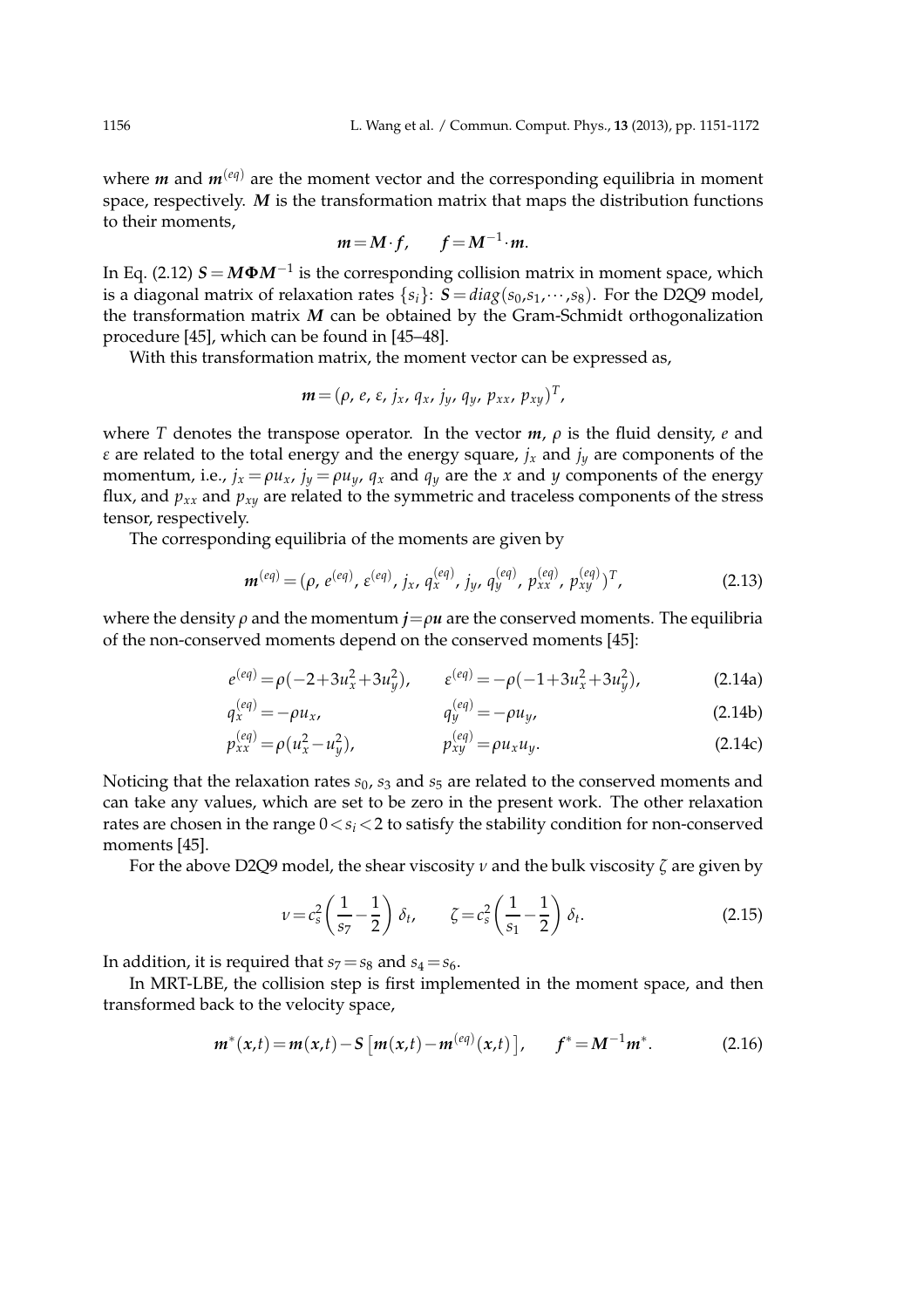It is noted that the three LBE schemes have close relations. If we set all the relaxation rates  $s_i$  to be  $1/\tau$ , the MRT-LBE scheme reduces to the standard LBGK scheme, while if we set  $s_7 = s_8 = -1/\lambda_v$ ,  $s_1 = 6\lambda_z/(\lambda_z - 4)$ , and  $s_i = 1$  for other moments, the MRT-LBE scheme reduces to Ladd's scheme. Ladd's scheme is also equivalent to the LBGK scheme with  $\tau$  = 1 in the special case of  $\lambda$ <sup>*v*</sup> =  $\lambda$ <sup>*ζ*</sup> = -1. For convenience, we will set *s*<sub>7</sub> = *s*<sub>8</sub> = 1/ $\tau$  in the MRT-LBE scheme and  $\lambda_{\nu} = -1/\tau$  in Ladd's scheme.

### **2.2 Particle-fluid boundary conditions**

In order to apply the LBE to particulate flows, two issues should be carefully considered. One is how to treat the boundary conditions on a particle surface, and the other is how to calculate the hydrodynamic forces exerted on the solid particle. In this work, we will follow Ladd's method [10, 16] to treat a particle, of which the interior is also filled with the fluid. It is noteworthy that such treatment can ensure the mass and momentum conservation of the flow, and can also facilitate the computations. The particle surface is approximated by some boundary nodes, as illustrated in Fig. 1, which are placed halfway along the links between the fluid node and solid node. The boundary condition imposed at the solid-fluid interface is the no-slip condition, i.e., at a boundary node  $x_b$  the fluid velocity  $u_b$  is set to be

$$
u_b = U_p + \Omega_p \times (x_b - R), \qquad (2.17)
$$

where  $U_p$  and  $\Omega_p$  are the particle translational and angular velocities, respectively, *R* is the location of the mass center of the particle.



Figure 1: Schematic of the location of boundary nodes. Solid circle: solid node; Open circle: fluid node; Solid square: boundary node which is placed halfway along the links of fluid and solid nodes.

In order to realize the no-slip condition for a moving particle, Ladd [10, 11] proposed a modified bounce-back rule in which the boundary velocity is taken into account,

$$
f_{i'}(x,t+\delta_t) = f_i^*(x,t) - 2\omega_i \rho \frac{c_i \cdot u_b}{c_s^2},
$$
\n(2.18)

where *x* is the position of the node adjacent to the solid surface, *i* ′ denotes the opposite direction of the incident direction *i* (reflection direction). In the original scheme [10, 11], Ladd applied the above rule to the boundary nodes on both sides of the solid surface. Such bounce-back rule will be employed in the present work.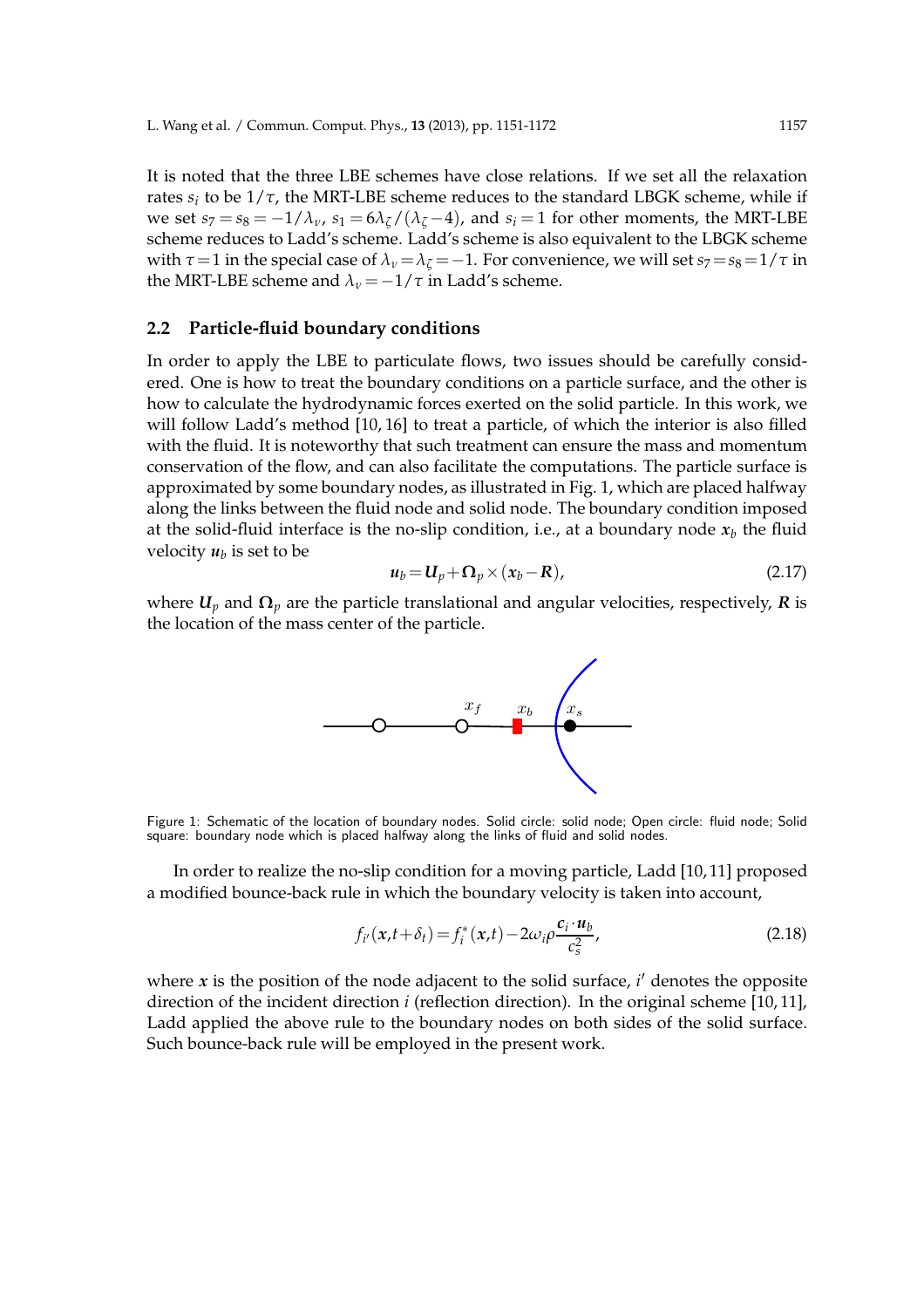At the boundary node  $x_b$ , the hydrodynamic force exerted on the solid particle along  $c_i$  can be calculated by the momentum exchange method, which is written as

$$
F_i(x_b,t) = 2\frac{\delta_x^2}{\delta_t}c_i \left[ f_i^*(x,t) - 2\omega_i \rho \frac{c_i \cdot u_b}{c_s^2} \right].
$$
\n(2.19)

The total force  $F_t$  and torque  $T_t$  on the solid particle can be determined by,

$$
F_t = \sum_{x_b} \sum_i F_i(x_b), \qquad T_t = \sum_{x_b} \sum_i (x_b - R) \times F_i(x_b), \qquad (2.20)
$$

where the summation runs over all boundary nodes and all relevant directions for each boundary node.

The motion and rotation of the particle can be determined from the following equations:

$$
M_p \frac{d\mathbf{U}_p}{dt} = \mathbf{F}_t, \qquad I_p \frac{d\Omega_p}{dt} = \mathbf{T}_t,
$$
\n(2.21)

where  $M_p$  and  $I_p$  are the mass and the moment of inertia of the particle, respectively. In the numerical scheme for solving these two equations, we adopt the following formula to update both the translational and rational velocities of the particle at each time:

$$
\boldsymbol{U}_p^{n+1} = \boldsymbol{U}_p^n + \delta_t \boldsymbol{F}_t / M_p,\tag{2.22}
$$

and

$$
\Omega_p^{n+1} = \Omega_p^n + \delta_t T_t / I_p. \tag{2.23}
$$

The particle is updated by integrating the velocity after each time step.

### **2.3 Particle-particle and particle-wall interactions**

When a large number of particles exist in a container, it is possible that one particle locates very close to another or the wall under certain circumstances. If the distance is less than one lattice, the above force calculation will break down because no sufficient nodes exist for implementing the momentum exchange. In addition, it is unphysical that the particles penetrate into each other's boundary or into the wall. To resolve these problems, we can add some short-range repulsive forces when the minimum gap of the particle-particle or particle-wall is less than a given threshold. In this paper, we will adopt the collision model proposed by Wan and Turek [49]. For particle-particle collisions, the repulsive force is given by

$$
F_{i,j}^{p} = \begin{cases} 0, & d_{i,j} > R_{i} + R_{j} + \xi, \\ \frac{1}{\epsilon_{p}^{2}} (X_{i} - X_{j})(R_{i} + R_{j} - d_{i,j}), & d_{i,j} \le R_{i} + R_{j}, \\ \frac{1}{\epsilon_{p}} (X_{i} - X_{j})(R_{i} + R_{j} + \xi - d_{i,j})^{2}, & R_{i} + R_{j} \le d_{i,j} \le R_{i} + R_{j} + \xi, \end{cases}
$$
(2.24)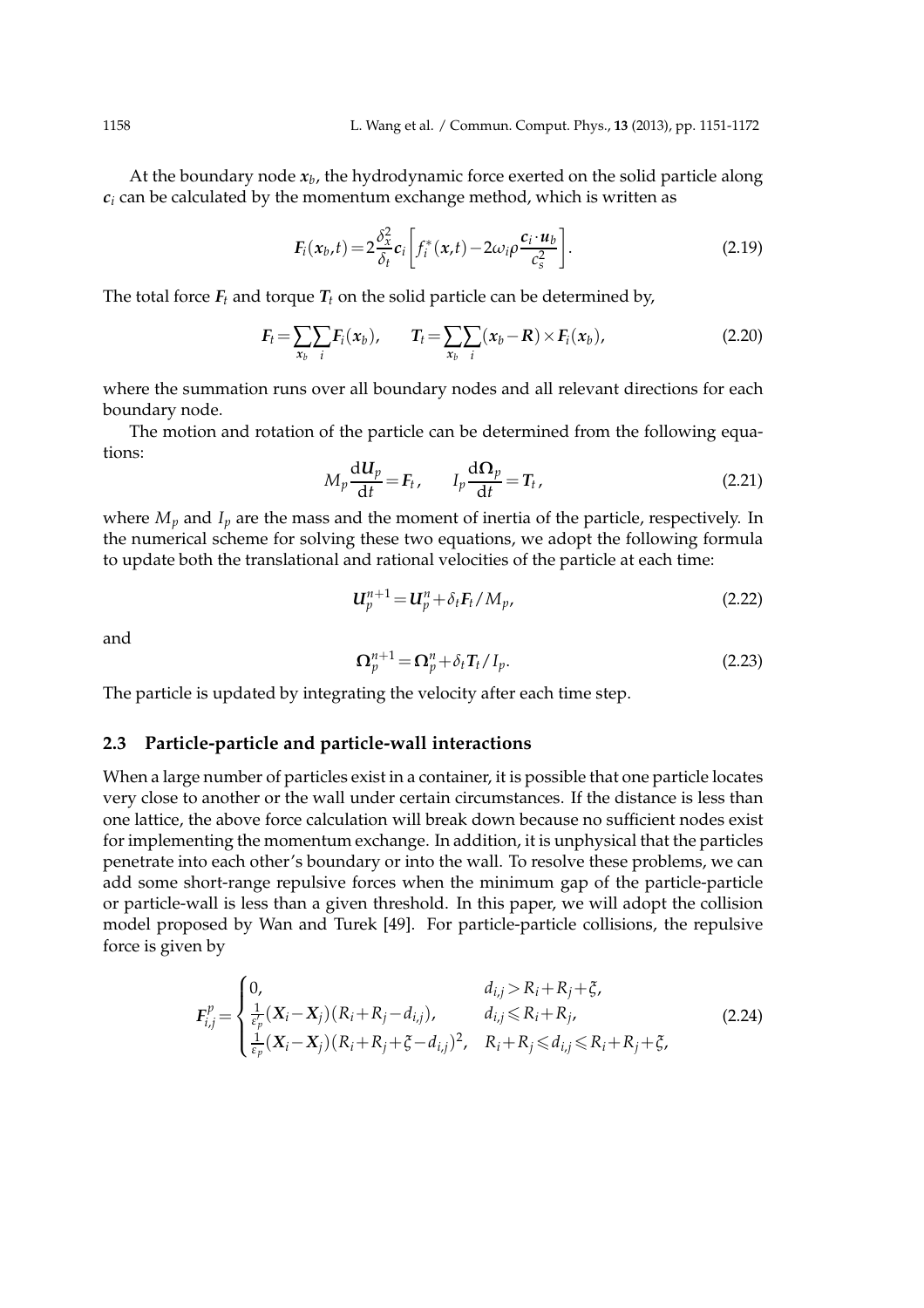

Figure 2: Schematic diagram of the location of the imaginary particle.

where  $R_i$  and  $R_j$  are the radii of the *i*th and *j*th particles,  $X_i$  and  $X_j$  are their centers,  $d_{i,j} = |X_i - X_j|$  is the distance between the centers,  $\zeta$  is the threshold which is set to be one lattice spacing in the present work*,*  $\varepsilon'_p$  and  $\varepsilon_p$  are two small positive stiffness parameters for particle-particle collisions and both are set to be  $1.0 \times 10^{-7}$ . Similarly, for the particlewall collisions, the repulsive force is given by

$$
F_i^w = \begin{cases} 0, & d_i' > 2R_i + \xi, \\ \frac{1}{\varepsilon_w'} (X_i - X_i') (2R_i - d_i'), & d_i' \leq 2R_i, \\ \frac{1}{\varepsilon_w} (X_i - X_i') (2R_i + \xi - d_i')^2, & 2R_i \leq d_i' \leq 2R_i + \xi, \end{cases}
$$
(2.25)

where  $X_i'$  is the coordinate vector of the center of the nearest imaginary particle located on the boundary and  $d'_i = |X_i - X'_i|$  (see Fig. 2),  $\varepsilon'_w$  and  $\varepsilon_w$  are two stiffness parameters which are set to be  $\varepsilon'_w = \varepsilon'_p/2$  and  $\varepsilon_w = \varepsilon_p/2$  in the calculations. It should be pointed out that the supplementary force of particle collision,  $F_i^{col}\!=\!F_{i,j}^p\!+\!F_i^w$ , is regarded as an external force added to the total force acting on the *i*-th particle.

# **3 Numerical results and discussions for circular particle**

In this section, we intend to compare the performance of the three LBE schemes in terms of accuracy, numerical stability, computational efficiency, and robustness. The test problem is the sedimentation of a circular particle under gravity in an infinite channel, as sketched in Fig. 3. The diameter of the particle is *D*, and the size of the channel is  $W \times H$ , where *W* and *H* are width and height of the channel, respectively. The gravitational force is in the negative *y*-direction. This problem has been extensively studied by finite element methods (FEM) [3, 50] and LBE methods [13, 39, 51, 52]. To mimic an infinite channel, a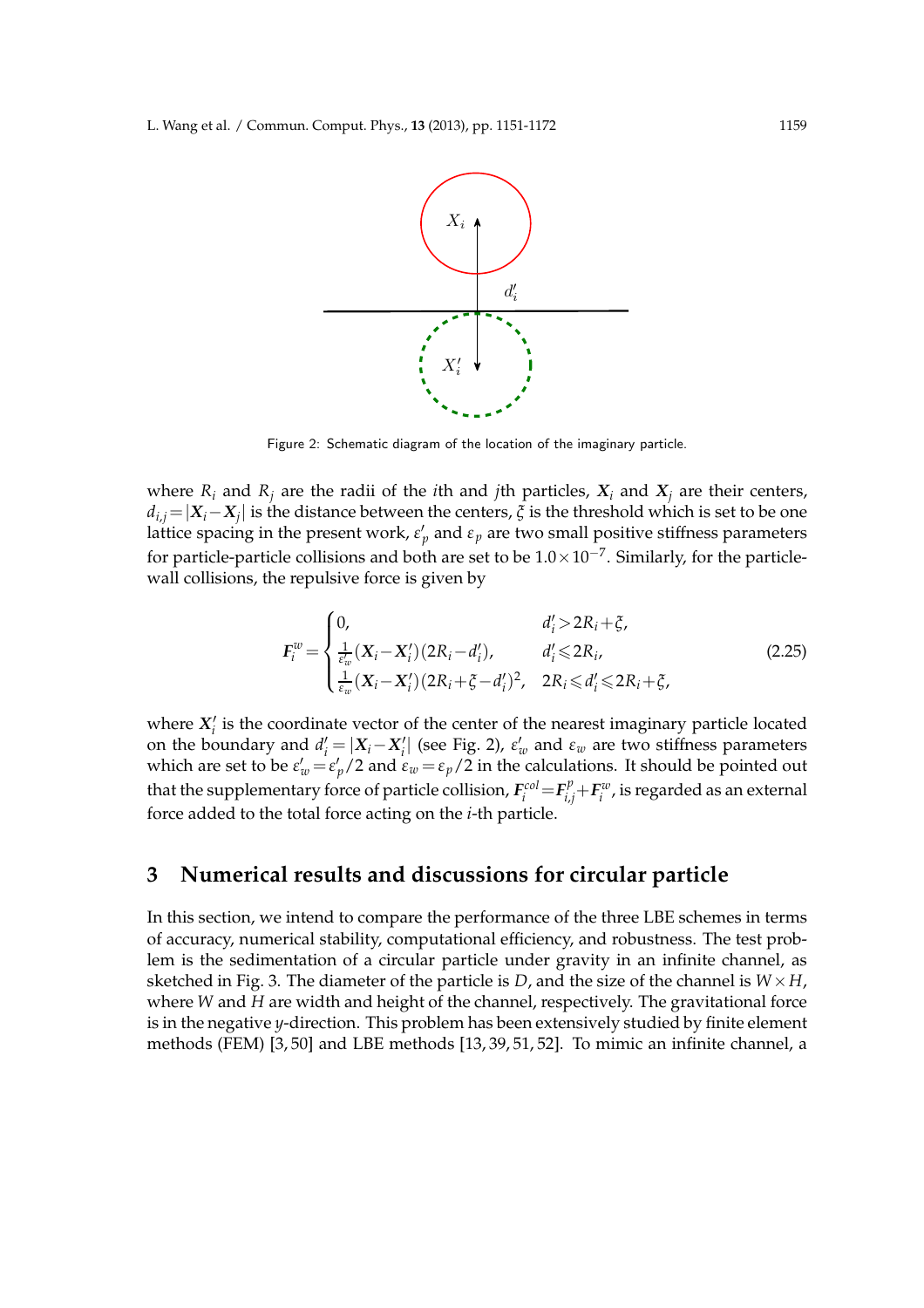

Figure 3: The schematic diagram for a circular particle settling under gravity in an infinite channel.

moving computational domain is used in these methods to capture the relevant section of the infinite domain, which is also adopted in our simulations.

In simulations, the relaxation rates in the MRT scheme are set as follows:  $s_0 = s_3 = s_5 = 0$ for the conserved moments,  $s_7 = s_8 = 1/\tau$  are determined by the shear viscosity *v* based on Eq. (2.15), while other relaxation rates are determined by the linear stability analysis [45, 47, 48]. In our simulations, they are specified to be  $s_4 = s_6 = 1.8$ , and  $s_1 = 1.1$ ,  $s_2 = 1.25$ unless otherwise stated. For consistency, in Ladd's scheme, we set  $\lambda$ <sup>*ζ*</sup> = 4*s*<sub>1</sub>/(*s*<sub>1</sub>−6) so that the bulk viscosity is identical to that of the MRT scheme.

### **3.1 Accuracy**

At low Reynolds numbers, an approximate analytical solution for the drag force on the circular particle between two infinite and parallel walls can be expressed as [53]

$$
F_d = 4\pi K\mu U, \tag{3.1}
$$

where  $U$  is the settling velocity of the particle,  $\mu$  is the dynamic viscosity of the fluid, and *K* is a wall correction factor that reflects the effect of the channel walls on the drag force

$$
K = \frac{1}{\ln W^* - 0.9157 + 1.7244(W^*)^{-2} - 1.7302(W^*)^{-4} + 2.4056(W^*)^{-6} - 4.5913(W^*)^{-8}},
$$
\n(3.2)

where  $W^* = W/D$ . When the particle is settling vertically at the constant speed, the gravity force and the buoyancy force are balanced. The drag force can thus be given as

$$
F_d = \frac{1}{4}\pi D^2 (\rho_f - \rho_s) g,\tag{3.3}
$$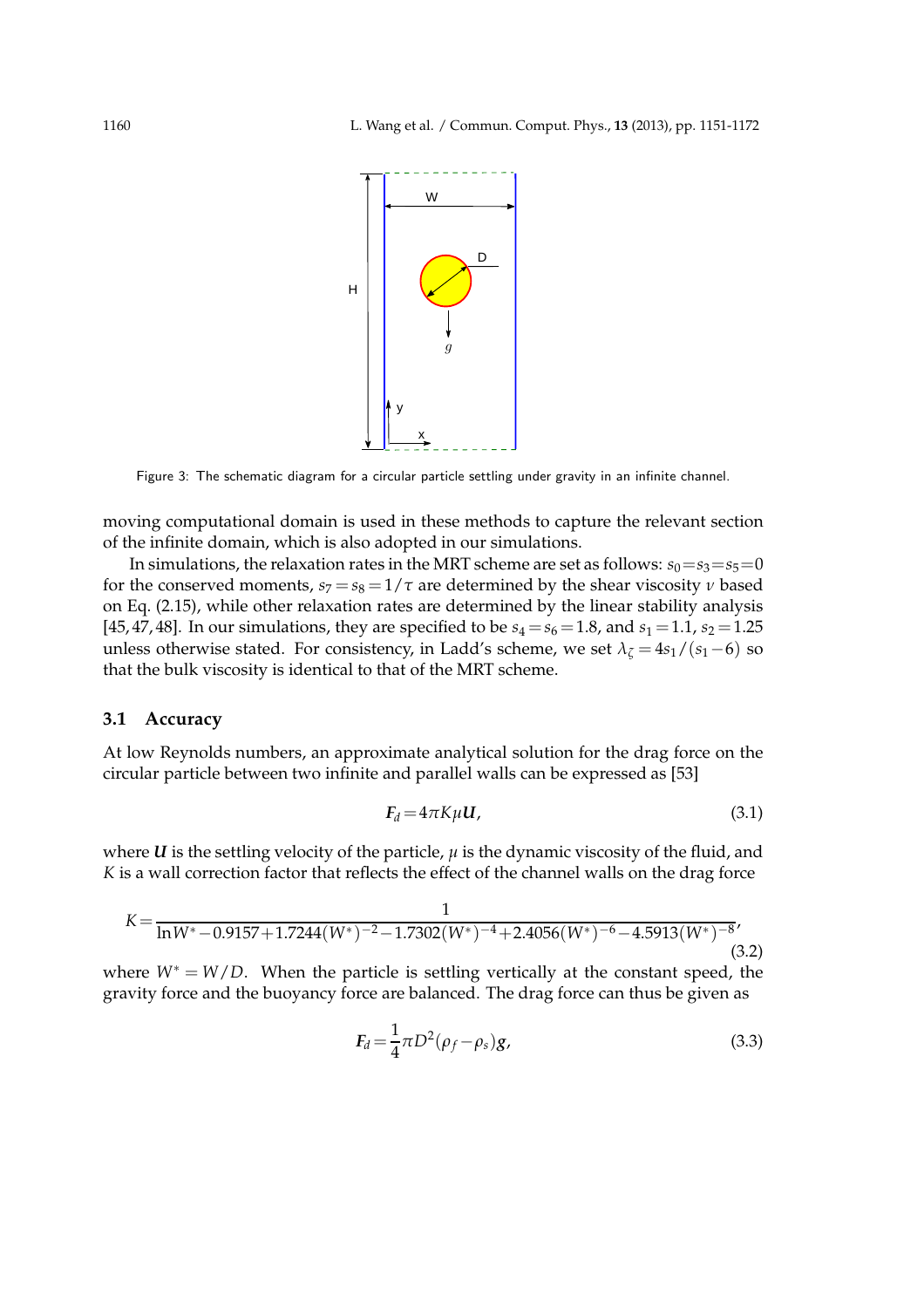where *g* is the gravitational acceleration, and  $\rho_s$  and  $\rho_f$  are the particle density and fluid density, respectively. So, the terminal sedimentation velocity of the particle is:

$$
U_t = \frac{D^2}{16K\mu} (\rho_f - \rho_s) g = \frac{D^2}{16K\nu} (1 - \rho_r) g,
$$
\n(3.4)

where  $\rho_r = \rho_s / \rho_f$  is the ratio of particle to fluid densities, and  $\nu = \mu / \rho_f$  is the kinematic viscosity of the fluid. With this analytical solution, we can evaluate the accuracy of the three LBE schemes.

The test problem has been studied by Nie et al. [39] using a LBE method coupled with a direct-forcing fictitious domain technique [54] (LB-DF/FD). For comparison, the computational parameters in the present simulation are taken the same as those used in [39]. The computational domain is  $W \times H = 1.2$ *cm* $\times$  6*cm*, the diameter of the particle is  $D = 0.24$ *cm*, the density and viscosity of the fluid are set to be  $\rho_f = 1.0$ *g*/*cm*<sup>3</sup> and  $\mu = 0.1g/(cm·s)$ , respectively. A lattice with size of  $120 \times 600$  is used to cover the computation domain, and the relaxation time *τ* related to the shear viscosity is set to be 0.8. Initially, the particle is located at (0.6*cm*,3.0*cm*) and held at rest (same as the fluid), and the gravity accelerating velocity is  $g = 980.0$ *cm*/ $s^2$ . In our simulations, zero velocities are applied uniformly at the inflow boundary which is always 12.5*D* from the moving particle, and the normal derivative of velocity is set to be zero at the outflow boundary which is 12.5*D* from the particle. These boundary conditions are the same as those used in [12, 13, 39]. No-slip boundary conditions are applied to the left and right walls, and the non-equilibrium extrapolation scheme [55] is used to treat the boundary conditions at the inlet and outlet. In our simulations, a moving mesh technique [39] is adopted so that the computational domain moves with the particle. The technique of treatment is briefly as follows: If the particle moves downward by one lattice unit, one layer of fluid nodes at the downstream side is removed from the grid system and one layer of lattice nodes will be added to the upstream side.

A number of tests with different density ratios *ρ<sup>r</sup>* and Reynolds numbers *Re<sup>p</sup>* are carried out. Here the particle Reynolds number  $Re_p$  is defined by  $Re_p = \rho_f U_c D / \mu$ , where  $U_c$  is the speed of the terminal settling velocity of the particle. In Fig. 4, the velocities from the three LBE schemes are shown together with the analytical and the simulation results in [39]. Also the corresponding particle Reynolds number (*Rep*) are listed in the blankets. It is clear that the results obtained by the three LBE schemes are well consistent with that by the LB-DF/FD method [39], except for the case of  $\rho_r = 0.95$ . In this case, the particle velocities predicted by the BGK and Ladd's schemes deviate sharply from the constant terminal velocity as time marches to  $t > 2.1s$ , while the result of the MRT scheme is still satisfactory. This is not surprising since Ladd's (and the LBGK) scheme has a requirement that  $\rho_s/\rho_f > 1$ . This fact indicates that the MRT scheme may release this constraint. Fig. 4 also shows that the LBE results deviate from the analytical solutions given by Eq. (3.4) as  $|\rho_r - 1|$  becomes larger. This may be because Eq. (3.4) is valid only for small Reynolds numbers [53].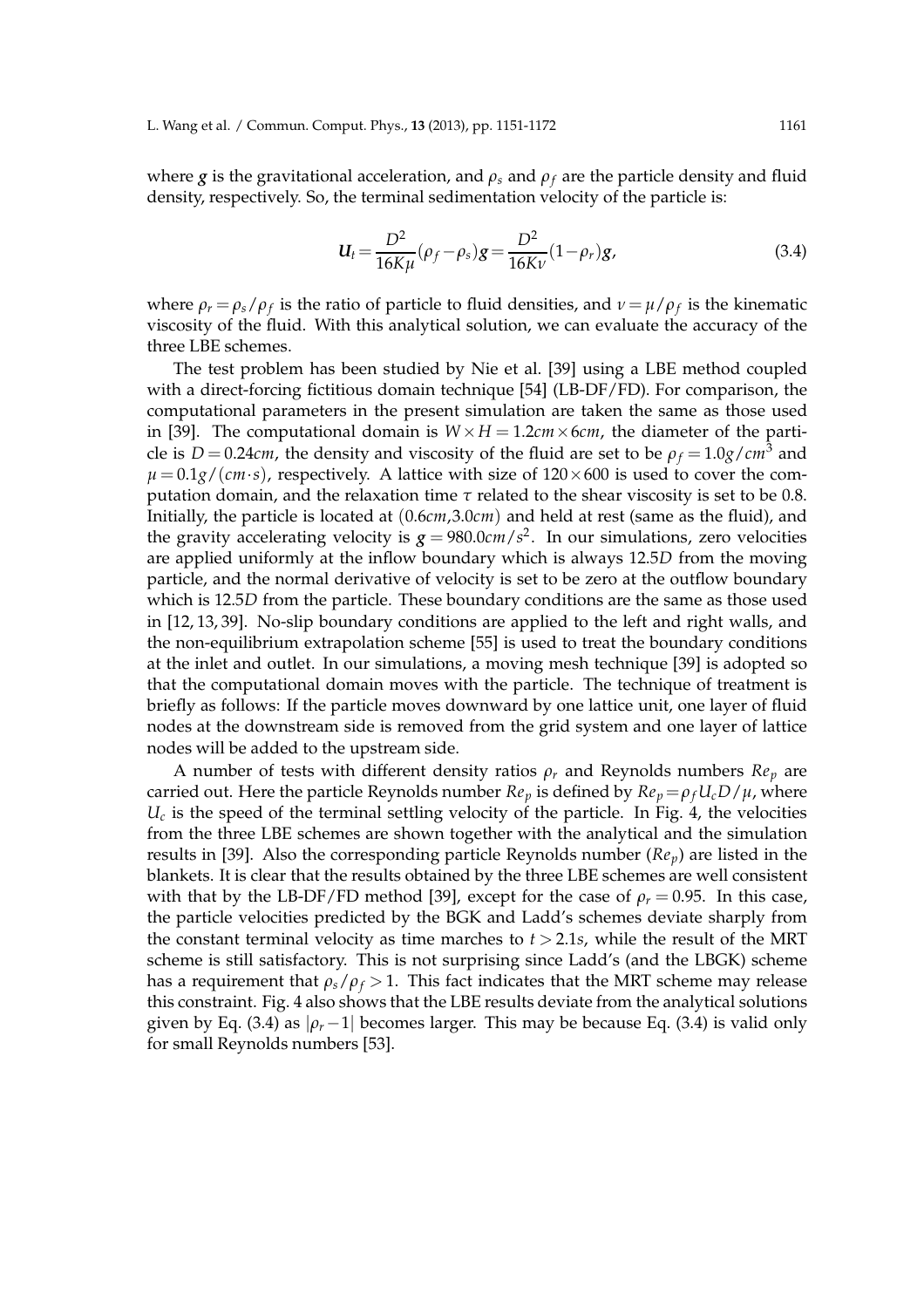

Figure 4: Comparison of the vertical velocities of the particle during sedimentation at  $W/D = 5$  for different particle densities. The open circles are the results obtained by the LB-DF/FD method from [39], and the dashed lines are analytical solutions obtained from Eq. (3.4). The number in the blanket of each case is the particle Reynolds number.

In addition, we also conduct simulations using the MRT scheme with another set of relaxation parameters:  $s_1 = 1.1$ ,  $s_2 = 1.0$ ,  $s_4 = s_6 = 1.2$ , and other relaxation parameters are set to remain unchanged. It is found that the results are very close. For example, in the case of  $\rho_r = 0.95$ , the magnitude of the terminal velocity of the particle obtained from the two sets of relaxation parameters are respectively 1.2324*cm*/*s* and 1.2380*cm*/*s*, with a relative error within 0.454%.

We also noticed that there exist some slight differences between the magnitudes of the simulating velocities for  $\rho_r = 1 + \alpha$  and  $\rho_r = 1 - \alpha$ , although they should be theoretically identical as given by Eq. (3.4). This may be due to the effects of the interior fluid in the particle adopted in the present method. However, the difference is very small. For example, the largest difference is 3.05% between the velocity magnitudes for the cases of  $\rho_r = 0.95$  and 1.05.

As noted previously, Ladd's scheme can be viewed as a special case of the MRT scheme ( $s_1=6\lambda_\zeta/(\lambda_\zeta-4)$ ,  $s_7=s_8=-\lambda_\nu$ , and other  $s_i=1.0$ ). We will demonstrate this point numerically. In Fig. 5 the time history of the particle velocity predicted by the MRT-LBE and Ladd's scheme are shown. One can observe that the results from the two schemes are nearly indistinguishable. To quantify the differences, we measure the relative difference of the velocity:

$$
E(t) = \frac{|U_{pL}(t) - U_{pM}(t)|}{|U_{pM}(t)|},
$$
\n(3.5)

where  $U_{pL}(t)$  and  $U_{pM}(t)$  represent the instantaneous settling velocity of the particle obtained by Ladd's scheme and MRT scheme, respectively. The time history of relative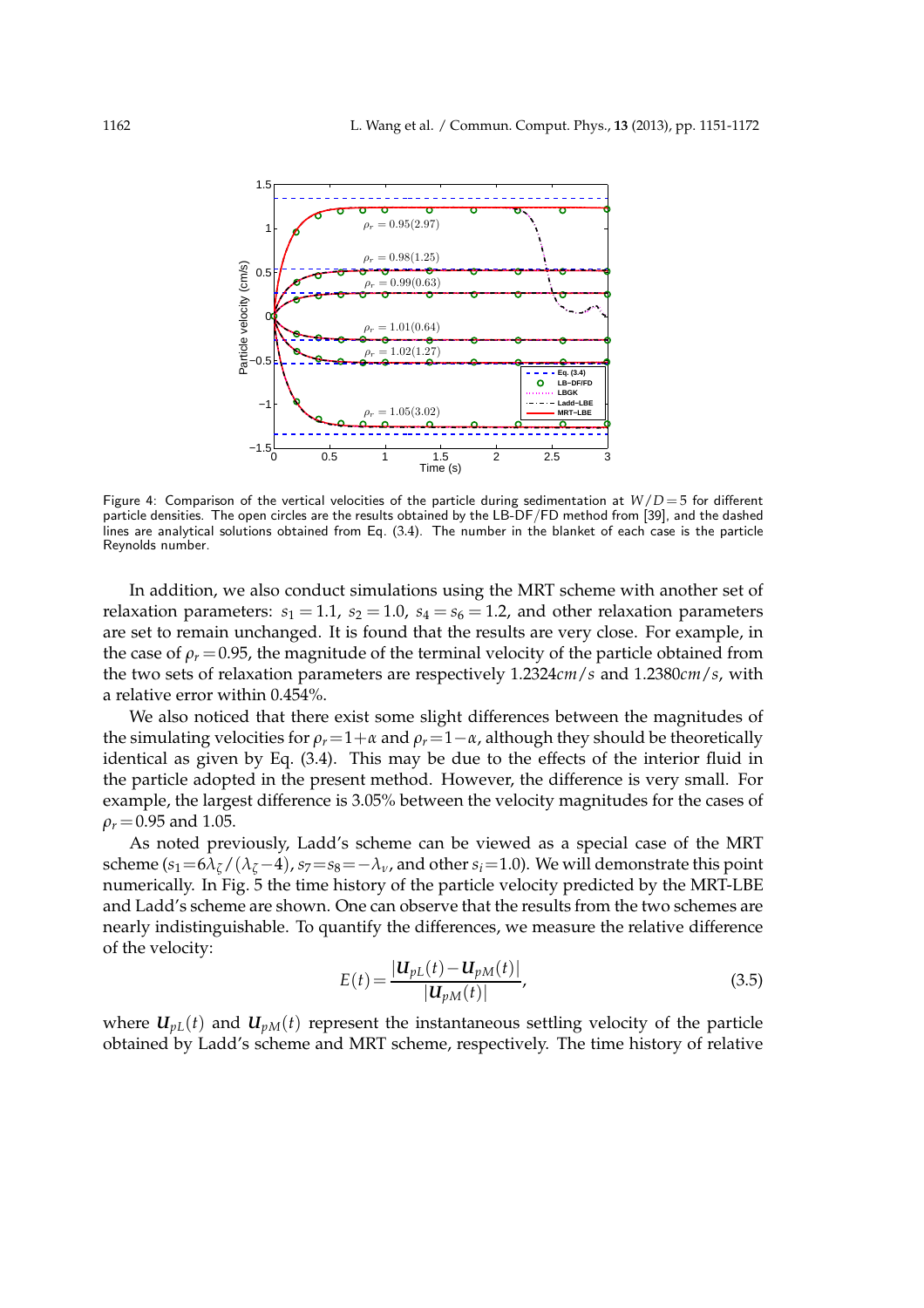

Figure 5: Particle settling velocity at different density ratios predicted by the MRT and Ladd's schemes ( $s_1 =$  $6\lambda$ <sup>*ζ*</sup> /  $(\lambda$ <sup>*ζ*</sup> −4), *s*<sub>7</sub> = *s*<sub>8</sub> = − $\lambda$ *ν*, and other relaxation rates are set to be 1.0).

difference is plotted in Fig. 6(a) for  $\rho_r < 1$  and Fig. 6(b) for  $\rho_r > 1$ . It can be seen that the difference of the instantaneous velocities between the two schemes are very small (within 0.1%) in all of the cases considered. These results indicate that Ladd's scheme can indeed be regarded as a special case of the MRT scheme.



Figure 6: Time variation of relative difference of particle settling velocity computed with Ladd's scheme and the present MRT scheme.

### **3.2 Numerical stability and computational efficiency**

We now focus on the numerical stability of the three schemes. In our study, the stability can be characterized by the minimum value of  $\tau$  ( $\tau$ <sub>min</sub>) below which numerical instability will appear. It is hard to determine the exact *τ*<sub>min</sub> numerically, and we will roughly obtain it by increasing from  $\tau$  = 0.5 with a small increment *ς*. A set of simulations are conducted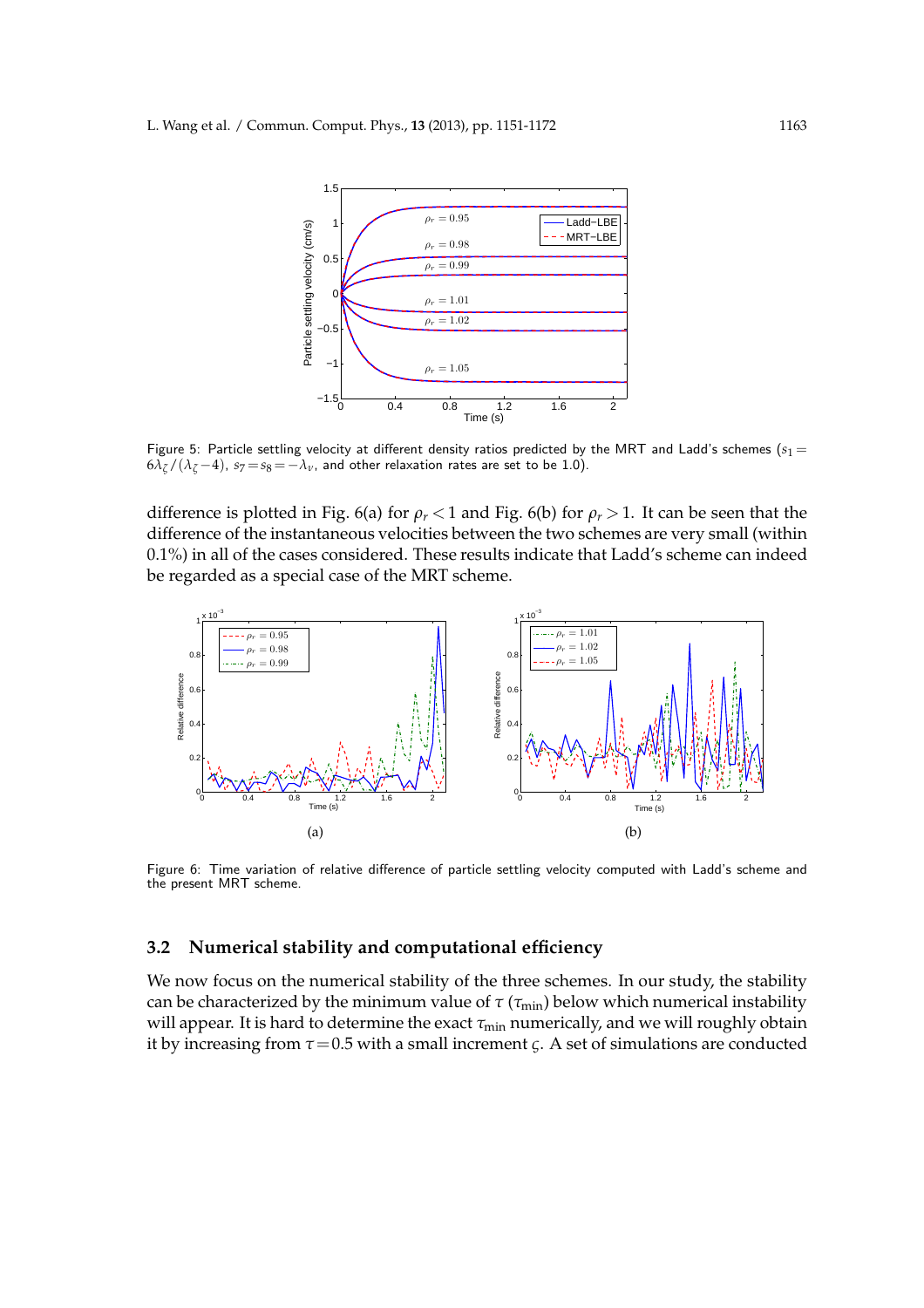|              | $\tau_{\rm min}$ |          |                |  |  |  |
|--------------|------------------|----------|----------------|--|--|--|
| $D/\delta_r$ | LBGK             | Ladd-LBE | <b>MRT-LBE</b> |  |  |  |
| 10           | 1.3805           | 1.2285   | 1.1575         |  |  |  |
| 24           | 0.7505           | 0.7235   | 0.6895         |  |  |  |
| 40           | 0.5405           | 0.5345   | 0.5270         |  |  |  |
| 60           | 0.5255           | 0.5200   | 0.5120         |  |  |  |

Table 1:  $\tau_{\min}$  with different grid resolution  $(\rho_s = 1.01 g/cm^3)$ .

Table 2: CPU time(s) of running 10000 time steps for the three LBE schemes.

|                       |        | Scheme |          |                |
|-----------------------|--------|--------|----------|----------------|
| $D/\delta_x$          | $\tau$ | LBGK   | Ladd-LBE | <b>MRT-LBE</b> |
| 24                    | 0.8    | 147.48 | 166.30   | 167.63         |
|                       | 1.0    | 142.39 | 166.88   | 167.78         |
|                       | 1.2    | 148.42 | 167.25   | 168.58         |
|                       | 1.6    | 150.61 | 169.34   | 170.19         |
|                       | 2.0    | 145.66 | 170.38   | 170.78         |
| Maximum time increase |        |        | $17.2\%$ | 17.83%         |
| 48                    | 0.8    | 574.41 | 649.33   | 653.98         |
|                       | 1.0    | 550.72 | 649.76   | 654.00         |
|                       | 1.2    | 578.95 | 649.94   | 656.95         |
|                       | 1.6    | 580.06 | 655.50   | 658.11         |
|                       | 2.0    | 561.66 | 658.27   | 657.61         |
| Maximum time increase |        |        | 17.98%   | 18.75%         |

with different grid resolutions, and the computation is said to be stable if it works stably till *t* = 5.0*s*. *ς* is set to be  $5 \times 10^{-4}$  in our tests. Table 1 lists the values of  $\tau_{\min}$  for the three models with different lattices. The results given in Table 1 make it clear that the MRT scheme is the most stable one among the three schemes on each mesh, while the LBGK is the worst. Furthermore, it is found that the value of  $\tau_{min}$  decreases with decreasing  $\delta_x$ for each schemes.

We next pay our attention to the computational efficiency of the three LBE schemes. To make a quantitative comparison, we used two different grid meshes, i.e.,  $D = 24\delta_x$ and  $D = 48\delta_x$  with different values of  $\tau$ . For the parameter  $\lambda_{\zeta}$  in the Ladd's scheme and other relaxation rates in the MRT scheme, they are chosen as those described at the beginning of this section. In all of these simulations, the particle-to-fluid density ratio *ρr* is fixed at 1.01, and the particle diameter *D* is chose to be 0.24*cm*. With the aid of Intel(R) C++ compiler 9.0, our simulations were conducted on a dual core Intel(R) E2180, CPU 2.00GHz. Table 2 lists the CPU time for running 10000 time steps. As expected, it is found that the BGK scheme takes the least CPU time, while the computation times of Ladd's scheme and the MRT scheme are almost the same although the former is slightly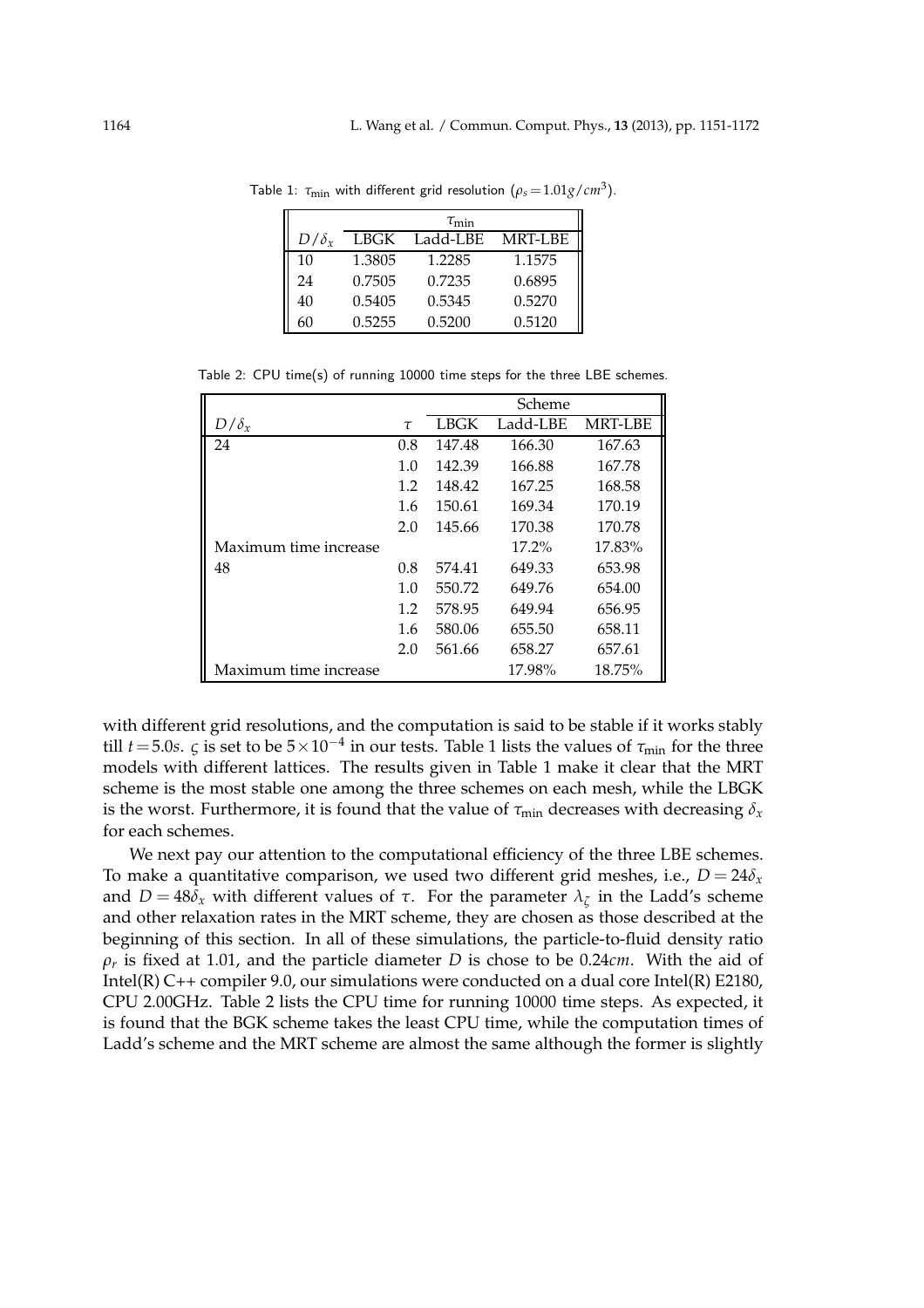faster. It is also seen that both the MRT scheme and Ladd's scheme are approximately 15∼20% slower than the BGK scheme. Overall, we can make a descending order with respect to the computational efficiency of these three different schemes as follows: the BGK scheme, Ladd's scheme, and the MRT scheme.

### **3.3 Robustness**

In the sedimentation process of a particle in an infinite channel, the particle is dragged to move and rotate in response to hydrodynamic and gravitational forces. The channel walls have significant effects on the particle, and the effects can be described by the wall correction factor *K* given by Eq. (3.2). As shown, *K* depends only on the geometric parameter and irrelative to fluid properties such as the viscosity. In this section, we will test the robustness of the three LBE schemes by measuring the wall correction factor with different values of *τ*.

The wall correction factor *K* can be derived analytically from Eq. (3.4) and explicitly written as follows:

$$
K = \frac{D^2 (1 - \rho_r) g}{16V U_c},
$$
\n(3.6)

where  $U_c$  is the speed of the terminal settling velocity of the particle which can be measured from the simulations, and  $g$  is the magnitude of the acceleration of gravity. In our simulation, the following relaxation parameters of the MRT scheme will be employed:

$$
s_1 = s_2 = s_7 = s_8 = 1/\tau
$$
,  $s_4 = s_6 = 8\frac{(2 - s_8)}{(8 - s_8)}$ . (3.7)

Substantially, Eq. (3.7) gives only two different relaxation rates in response to the evenorder and odd-order modes of the MRT scheme [23].  $s<sub>7</sub>$  is the relaxation rate for the evenorder modes which is determined by the shear viscosity according to Eq. (2.15), while *s*<sup>4</sup> is the relaxation rate for the odd-order modes given by Eq. (3.7) so that the actual location where the no-slip boundary conditions are satisfied is viscosity independent [23, 56, 57]. Furthermore, Eq. (3.7) has been also adopted in [58], where Pan *et al.* applied such set of relaxation parameters to study the viscosity-dependent permeability in porous media simulation. For Ladd's scheme, the two parameters  $\lambda_{\nu}$  and  $\lambda_{\zeta}$  are set as before. The acceleration of gravity is afresh set to be  $g$  = 0.1*cm*/ $s^2$  in the simulations, and  $\tau$  is varied from 0.8 to 14.0. The density ratio is specified to be  $\rho_r = 1.01$ , and the diameter of the particle is  $D = 0.24$ *cm*. The particle size is first chosen to be 24 lattice units, which is sufficiently accurate for computations.

The normalized wall correction factor,  $K^* = K_{LB}/K$ , where  $K_{LB}$  is measured from the LBE simulations according to Eq. (3.6) and *K* is given by Eq. (3.2), are plotted in Fig. 7 as a function of *τ*. As can be seen from the figure, for the LBGK scheme *K* ∗ decreases almost linearly with the relaxation time  $\tau$  in the case of  $D = 24\delta_x$ , which is unphysical. For Ladd's scheme, the computed *K* ∗ also decreases linearly, but with a smaller rate compared with the LBGK scheme. Contrary to the LBGK and Ladd's schemes, *K* ∗ predicted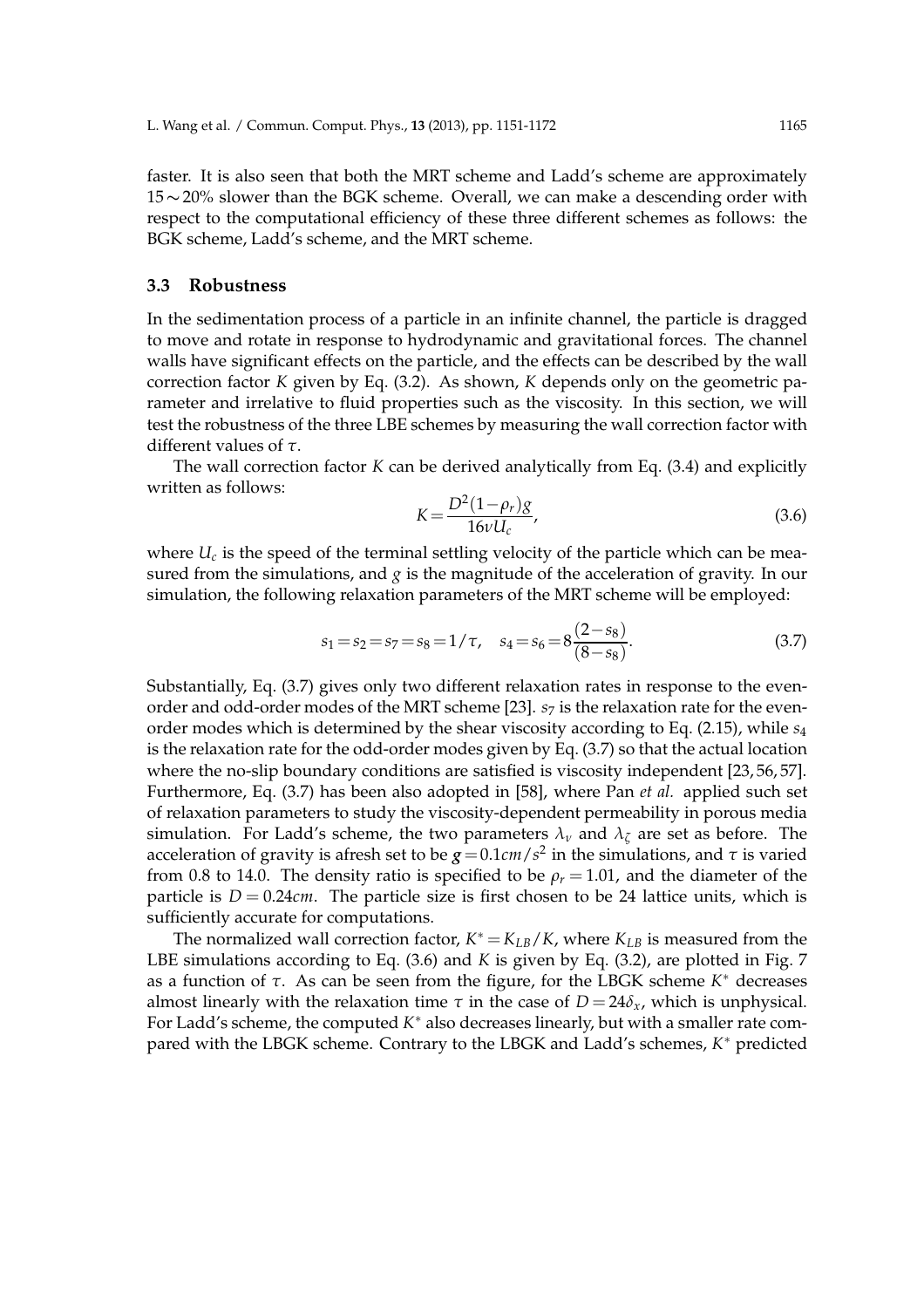



Figure 7: The normalized wall correction factor *K* ∗ versus the relaxation time *τ* with *g* = 0.1 and  $D = 24 \delta_x$ .

Figure 8: Same as Fig. 7 at  $D=32\delta_x$ .

by the MRT scheme exhibits an almost unchanged value in the whole range of *τ*. We also test this property with a finer grid  $(D = 32\delta_x)$ , and similar tendency is observed (Fig. 8). These results clearly show that the MRT scheme is the most robust one among the three schemes.

## **4 Numerical results of the sedimentation of an elliptical particle**

In this section, we will perform some numerical simulations of the sedimentation of an elliptical particle in an infinite channel to further compare the three LBE schemes. Many studies of this problem have been reported [13, 14, 60]. As shown by Feng et al. [3] and Huang et al. [59], the sedimenting elliptical particle can behave much differently from a circular one due to its orientation.

In the following simulations, we will adopt the same computational conditions as used by Xia et al. [60], who used both a FEM and a multi-block LBE method to solve the two-dimensional problem. The elliptical particle is initially located at the center of a twodimensional channel with a width of  $W = 0.4$ *cm*, and the orientation angle of the particle with the horizontal axis is  $\theta = \pi/4$ , as depicted in Fig. 9. The major and minor axes of the ellipse are  $a = 0.1$ *cm* and  $b = 0.05$ *cm*, respectively. The lattice spacing is  $\delta_x = 1/260$ *cm*. The fluid density is  $\rho_f = 1.0$ *g*/*cm*<sup>3</sup>, and its kinematic viscosity is  $\mu = 0.01$ *cm*<sup>2</sup>/*s*. The elliptical particle is heavier than the fluid and settles under gravity acting in the negative *y*-direction. To simulate the motion of the particle in an infinite channel, the moving mesh method is again used here. Zero velocity condition (no-flow condition) is imposed at the inflow boundary which is kept at a distance of 15*a* ahead of the center of the ellipse, while the fully developed flow condition is applied to the outflow boundary which is 25*a* behind the ellipse.

In Fig. 10, we compare the particle's vertical velocities predicted by the three LBE schemes with  $\tau$ =0.648 together with that computed using the FEM [60] when the particle-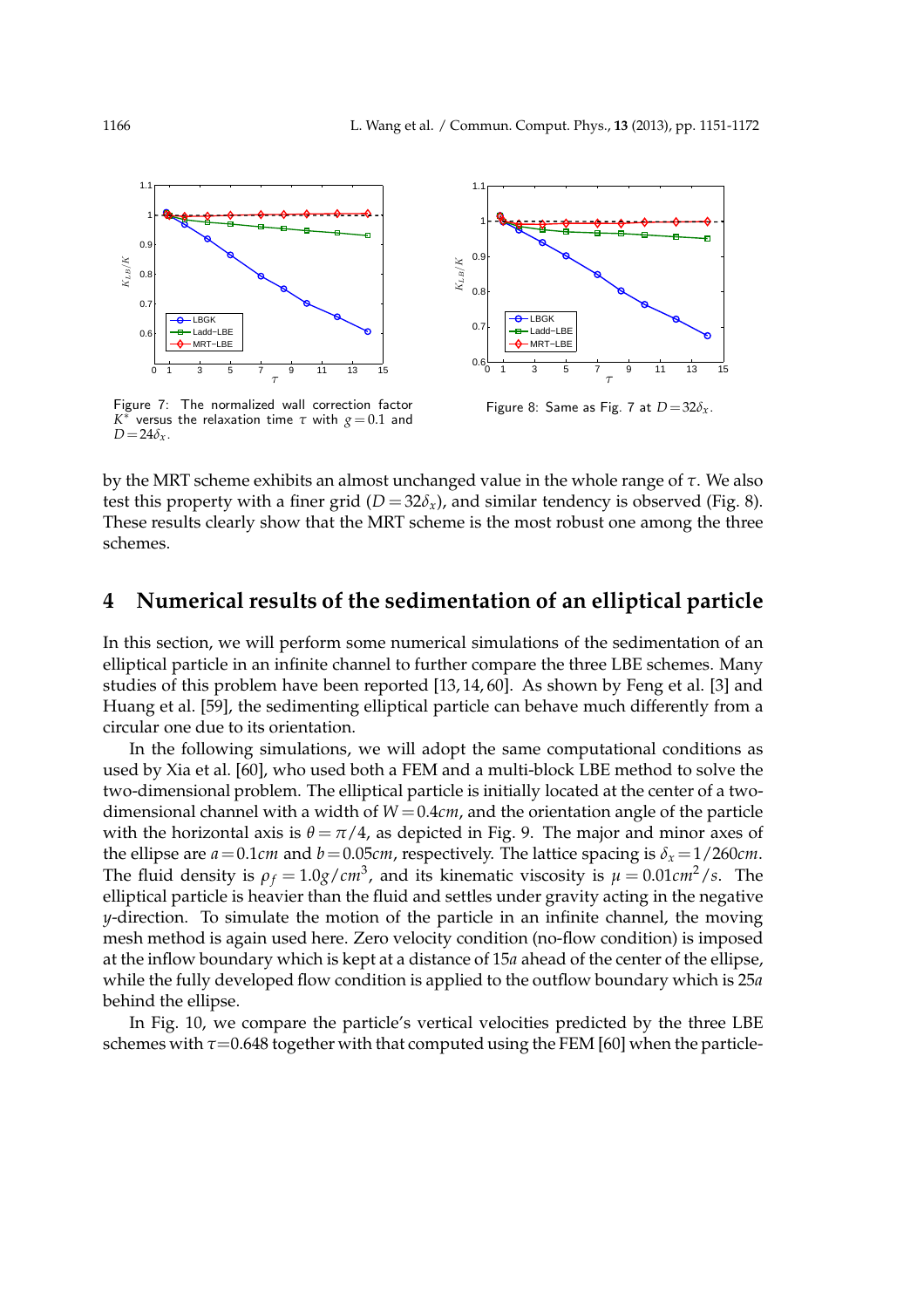

Figure 9: Schematic of the sedimentation of an elliptical particle in an infinite channel.

fluid density ratio  $\rho_r = \rho_s / \rho_f = 1.1$ . The particle Reynolds number  $Re_p$  based on the terminal velocity and the major axis of the particle is 12.78. As depicted in the figure, after a period of sedimentation, the vertical velocity profiles of the ellipse obtained by the BGK and Ladd's scheme successively and obviously deviate from the finite-element result [60], the velocity predicted by the BGK scheme exhibits some strong oscillations, and that obtained by Ladd's scheme also shows some oscillations weaker than that of the BGK scheme. Such oscillations can lead to numerical instability as  $\tau$  is further decreased. On the contrary, the velocity computed by the MRT scheme agrees quite well with the element-finite result and no oscillations appear. These results indicate that the MRT scheme can provide much satisfied numerical results and better numerical stability as compared with the other two LBE schemes. To strengthen this point, we further decrease  $\tau$  to 0.60 and increase  $Re_p$  to a larger value by increasing  $\rho_r$  from 1.1 to 1.3. It is found that the vertical settling velocity computed by the BGK scheme and Ladd's scheme deviates from the reference result with significant oscillations, whereas the MRT scheme still works well and gives reliable results that are consistent with the finite-element result [60] (Fig. 11). Additionally, it is found that the MRT scheme is slower than the BGK and Ladd's scheme in terms of the computational efficiency, as observed in Section 3.2.

Also, different to the BGK scheme and Ladd's scheme, for the two density ratios *ρ<sup>r</sup>* the velocity profiles of the elliptical particle predicted by the MRT scheme are in excellent agreement with the FEM results [60], as clearly shown in Figs. 10 and 11. This indicates that the results computed by the MRT scheme are less sensitive in comparison with the other two schemes. These results further demonstrate the better robustness of the MRT scheme.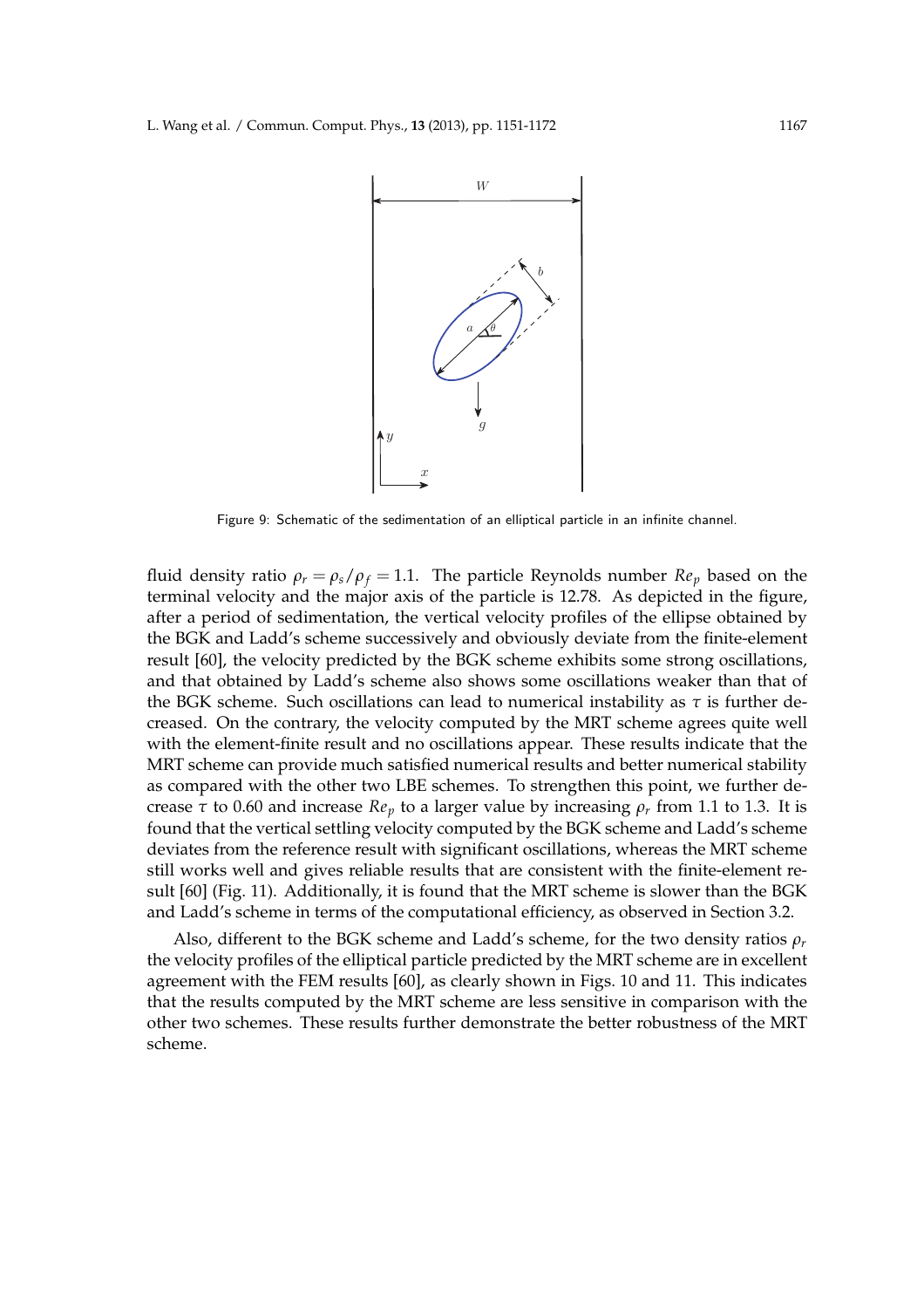

Figure 10: Comparison of the vertical settling velocity obtained by the three LBE schemes at  $\tau = 0.648$ with the finite-element result of Xia et al. [60] for an elliptical particle as  $\rho_r = 1.1$ .



Figure 11: Same as Fig. 10 at *τ*=0.60 as *ρ<sup>r</sup>* =1.3.

# **5 Conclusions**

In this work, we present a comparative study among three LBE schemes, i.e., the BGK model, Ladd's model, and the MRT model. The sedimentation of a circular and an elliptical particle in a two-dimensional infinite channel under gravity are used as the test problems. The accuracy, numerical stability, computational efficiency, and robustness of the three schemes are carefully analyzed in the simulations of sedimentation of a circular particle. Our main results are summarized as follows.

First, the sedimentation velocities predicted by the three schemes agree well with the analytical and available data in general in the six cases of density ratios, except that in the case of  $\rho_r$ =0.95 the particle velocities obtained by both the BGK scheme and Ladd's scheme deviate from the other results at later stage. It is also observed that with properly chosen relaxation times, the MRT scheme and Ladd's scheme produces nearly identical results, which confirms that Ladd's scheme is also a special case of the MRT scheme, just like the LBGK scheme. In this regard, the MRT scheme is the most general model for simulations of particulate flows. Second, the numerical stability of the three LBE schemes are investigated by comparing the minimum values of the reachable relaxation time for the shear viscosity. It is found that the MRT scheme is the most stable scheme while the LBGK scheme is the worst. However, the LBGK scheme is the most efficient one in terms of the CPU times, while the MRT and Ladd's schemes are nearly identical (with about 15∼20% increase in comparison with the LBGK scheme). Third, the robustness of the three LBE schemes are also investigated. It is found that in the case of  $D = 24\delta_x$  the normalized values of wall correction factor *K* ∗ computed by both the LBGK scheme and Ladd's scheme show a linear decrease with the relaxation time, although the decrease rate of *K* ∗ of Ladd's scheme is smaller than that of the BGK scheme. On the contrary, the MRT scheme gives almost a fixed value of *K* ∗ . In addition, these three LBE schemes produce such similar results in another case of  $D=32\delta_x$ .

In the test problem of the sedimentation of an elliptical particle, the numerical results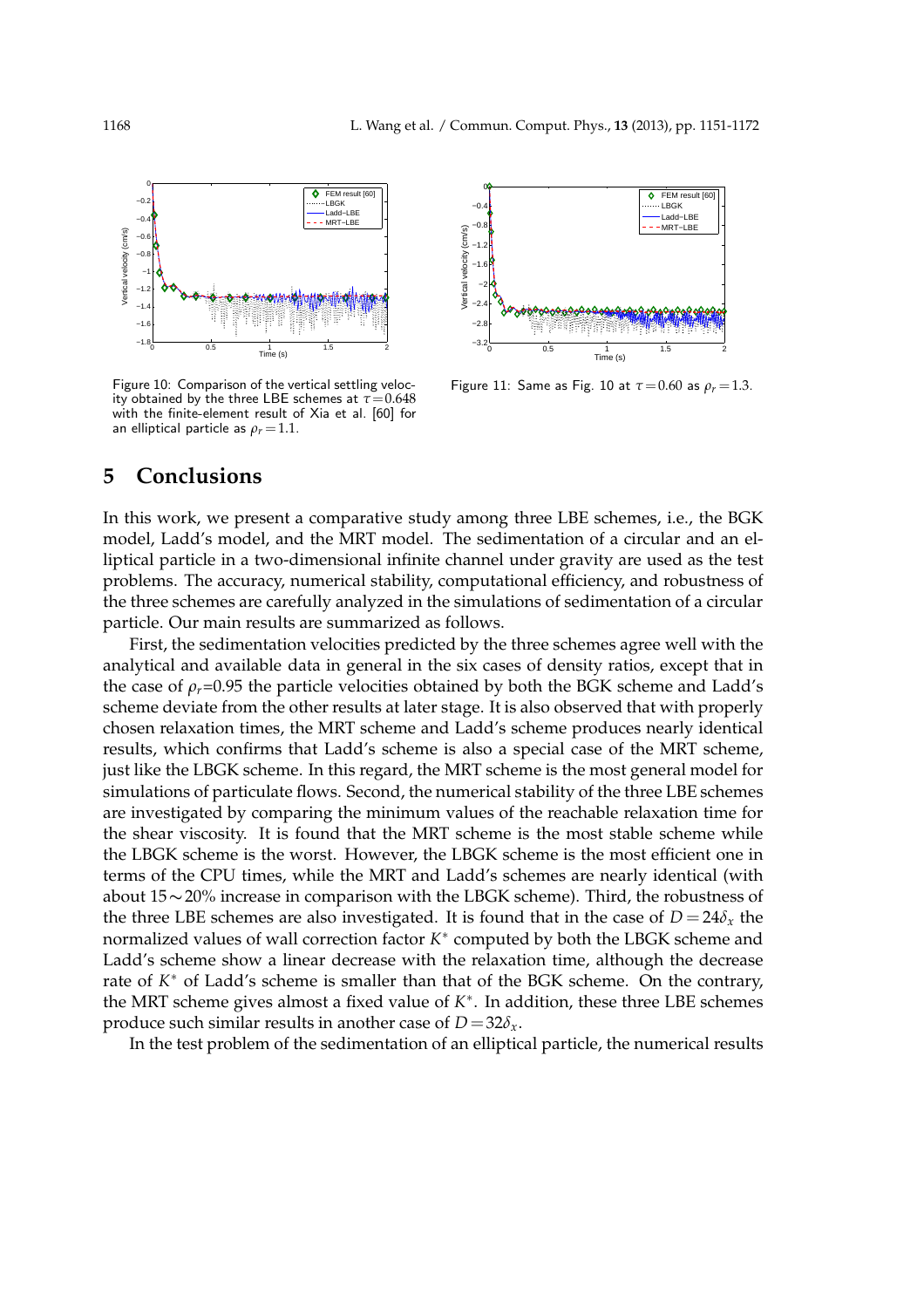computed by the three LBE schemes are also compared. It is again found that the MRT scheme can provide more accurate results and better numerical stability than the BGK and Ladd's scheme. Although the computational cost of the MRT scheme is the largest, we would like to point out that it is more robust and insensitive.

These results show that the MRT scheme is a good choice for particulate flows since it can achieve better accuracy, numerical stability, and robustness than the other two schemes, which are demonstrated in our simulations.

# **Acknowledgments**

This work is supported by the National Natural Science Foundation of China (Grant Nos. 51125024 and 10972087) and the Fundamental Research Funds for the Central Universities, HUST (Grant No. 2010JC005). ZG is supported by an open grant of the State Key Lab of Turbulence and Complex Systems (Peking University).

### **References**

- [1] Y. C. Fung, Biomechchanics Circulation, Springer-Verlag, Berlin, 1997.
- [2] D. E. Smith, H. P. Babcock and S. Chu, Single-polymer dynamics in steady shear flow, Science, 283 (1999), 1724-1727.
- [3] J. Feng, H. H. Hu and D. D. Joseph, Direct simulation of initial value problems for the motion of solid bodies in a Newtonian fluid: Part 1. Sedimentation, J. Fluid Mech., 261 (1994), 95- 134.
- [4] J. Feng, H. H. Hu and D. D. Joseph, Direct simulation of initial value problems for the motion of solid bodies in a Newtonian fluid: Part 2. Couette and Poiseuille flows, J. Fluid Mech., 277 (1994), 271-301.
- [5] N. A. Patankar and D. D. Joseph, Lagrangian numerical simulation of particulate flows, Int. J. Multiphase Flow, 27 (2001), 1685-1706.
- [6] N. A. Patankar and D. D. Joseph, Modeling and numerical simulation of particulate flows by the Eulerian-Lagrangian approach, Int. J. Multiphase Flow, 27 (2001), 1659-1684.
- [7] R. Benzi, S. Succi and M. R. Vergassola, The lattice Boltzmann equation: theory and applications, Phys. Rep., 222 (1992), 145-197.
- [8] S. Y. Chen and G. D. Doolen, Lattice Boltzmann method for fluid flows, Annu. Rev. Fluid Mech., 30 (1998), 329-364.
- [9] S. Succi, The Lattice Boltzmann Equation for Fluid Dynamics and Beyond, Oxford University Press, New York, 2001.
- [10] A. J. C. Ladd, Numerical simulations of particulate suspensions via a discretized Boltzmann equation, Part I. Theoretical foundation, J. Fluid Mech., 271 (1994), 285-310.
- [11] A. J. C. Ladd, Numerical simulations of particulate suspensions via a discretized Boltzmann equation, Part II. Numerical results, J. Fluid Mech., 271 (1994), 311-339.
- [12] C. K. Aidun and Y. N. Lu, Lattice Boltzmann simulation of solid particles suspended in fluid, J. Stat. Phys., 81 (1995), 49-61.
- [13] C. K. Aidun, Y. N. Lu and E. J. Ding, Direct analysis of particulate suspensions with inertia using the discrete Boltzmann equation, J. Fluid Mech., 373 (1998), 287-311.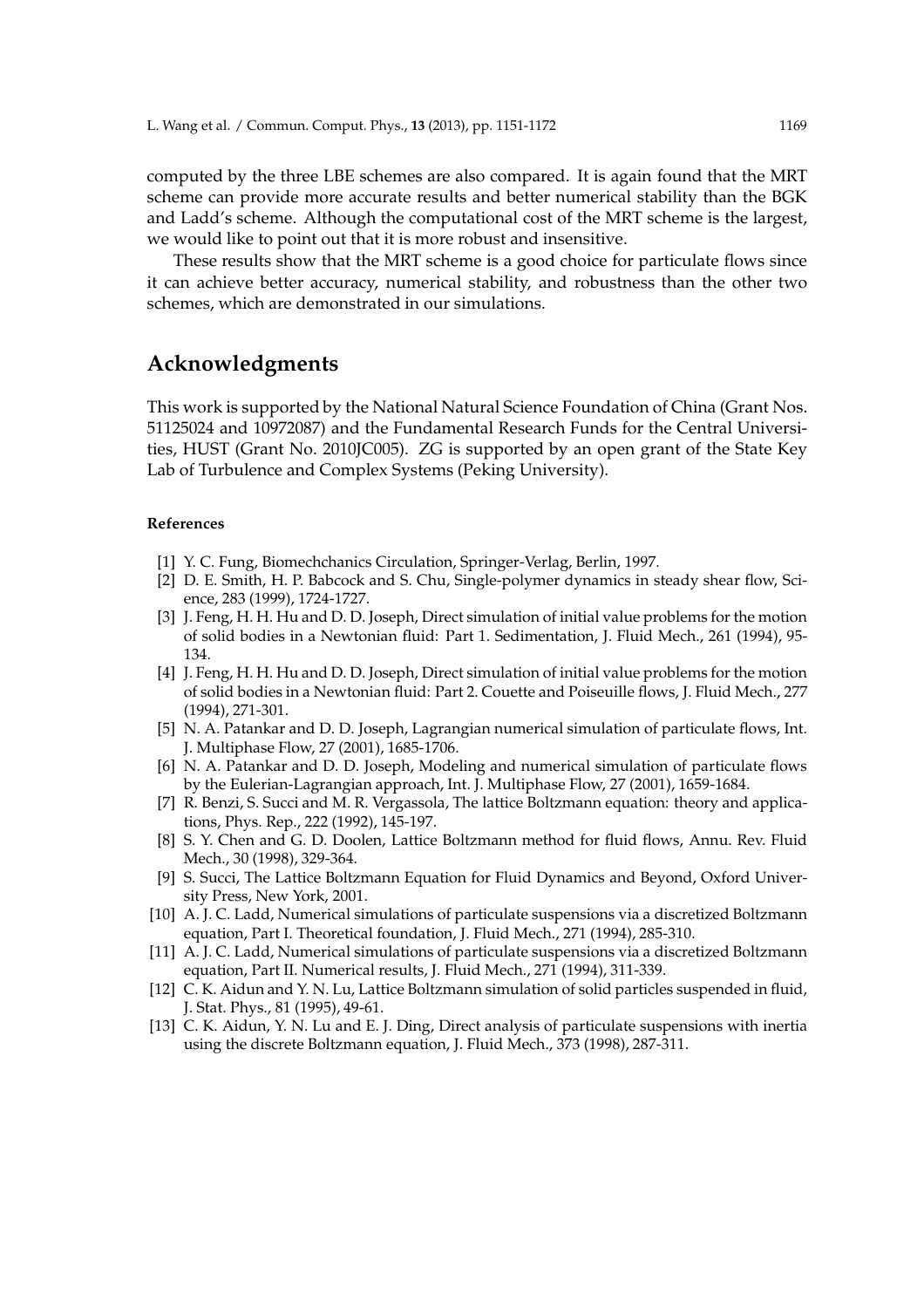- [14] D. W. Qi, Lattice-Boltzmann simulations of particles in non-zero-Reynolds-number flows, J. Fluid Mech., 385 (1999), 41-62.
- [15] Z. G. Feng and E. E. Michaelides, Interparticle forces and lift on a particle attached to a solid boundary in suspension flow, Phys. Fluids, 14 (2002), 49-60.
- [16] A. J. C. Ladd and R. Verberg, Lattice-Boltzmann simulation of particle-fluid suspensions, J. Stat. Phys., 104 (2001), 1191-1125.
- [17] Z. G. Feng and E. E. Michaelides, Robust treatment of no-slip boundary condition and velocity updating for the lattice-Boltzmann simulation of particulate flows, Comput. Fluids, 38 (2009), 370-381.
- [18] J. S. Wu and C. K. Aidun, Simulating 3D deformable particle suspensions using lattice Boltzmann method with discrete external boundary force, Int. J. Numer. Meth. Fluids, 62 (2010), 765-783.
- [19] E. Lorenz, A. Caiazzo and A. G. Hoekstra, Corrected momentum exchange method for lattice Boltzmann simulations of suspension flow, Phys. Rev. E, 79 (2009), 036705.
- [20] T. Inamuro, M. Yoshino and F. Ogino, A non-slip boundary conditions for lattice Boltzmann simulation, Phys. Fluids, 7 (1995), 2928-2930.
- [21] R. Mei, D. Yu, W. Shyy and L. S. Luo, Force evolution in the lattice Boltzmann method involving curved geometry, Phys. Rev. E, 65 (2002), 041203.
- [22] P. Lallemand and L. S. Luo, Lattice Boltzmann method for moving boundaries, J. Comput. Phys., 184 (2003), 406-421.
- [23] I. Ginzburg and D. d'Humi*e*`res, Multireflection boundary conditions for lattice Boltzmann models, Phys. Rev. E, 68 (2003), 066614.
- [24] A. ten Cate, C. H. Nieuwstad, J. J. Derksen and H. E. A. Van den Akker, Particle imaging velocity experiments and lattice-Boltzmann simulations on a single sphere settling under gravity, Phys. Fluids, 14 (2002), 4012-4025.
- [25] D. R. J. Owen, C. R. Leonardi and Y.T. Feng, An efficient framework for fluidCstructure interaction using the lattice Boltzmann method and immersed moving boundaries, Int. J. Numer. Meth. Eng, 87 (2011), 66-95.
- [26] S. Kollmannsberger, S. Geller, J. Düster A, Tölke, C. Sorger, M. Krafczyk and E. Rank, Fixedgrid fluid-structure interaction in two dimensions based on a partitioned Lattice Boltzmann and p-FEM approach, Int. J. Numer. Meth. Eng, 79 (2009), 817-845.
- [27] Y. T. Feng, K. Han and D. R. J Owen, Coupled lattice Boltzmann method and discrete element modelling of particle transport in turbulent fluid flows: Computational issues, Int. J. Numer. Meth. Eng, 72 (2007), 1111-1134.
- [28] Y. T. Feng, K. Han and D. R. J. Owen, Combined three-dimensional lattice Boltzmann methods and discrete element method for modeling fluid-particle interactions with experiment assessment, Int. J. Numer. Meth. Eng, 81 (2010), 229-245.
- [29] C. S. Peskin, Numerical analysis of blood flow in the heart, J. Comput. Phys., 25 (1977), 220-252.
- [30] C. S. Peskin, The immersed boundary method, Acta Numer., 11 (2002), 479-517.
- [31] Z. G. Feng and E. E. Michaelides, The immersed boundary-lattice Boltzmann method for solving fluid-particles interaction problem, J. Comput. Phys., 195 (2004), 602-628.
- [32] Z. G. Feng and E. E. Michaelides, Proteus: a direct forcing method in the simulations of particulate flows, J. Comput. Phys., 202 (2005), 20-51.
- [33] X. D. Niu, C. Shu, Y. T. Chew and Y. Peng, A momentum exchange-based immersed boundary-lattice Boltzmann method for simulating incompressible viscous flows, Phys. Lett. A, 354 (2006), 173-182.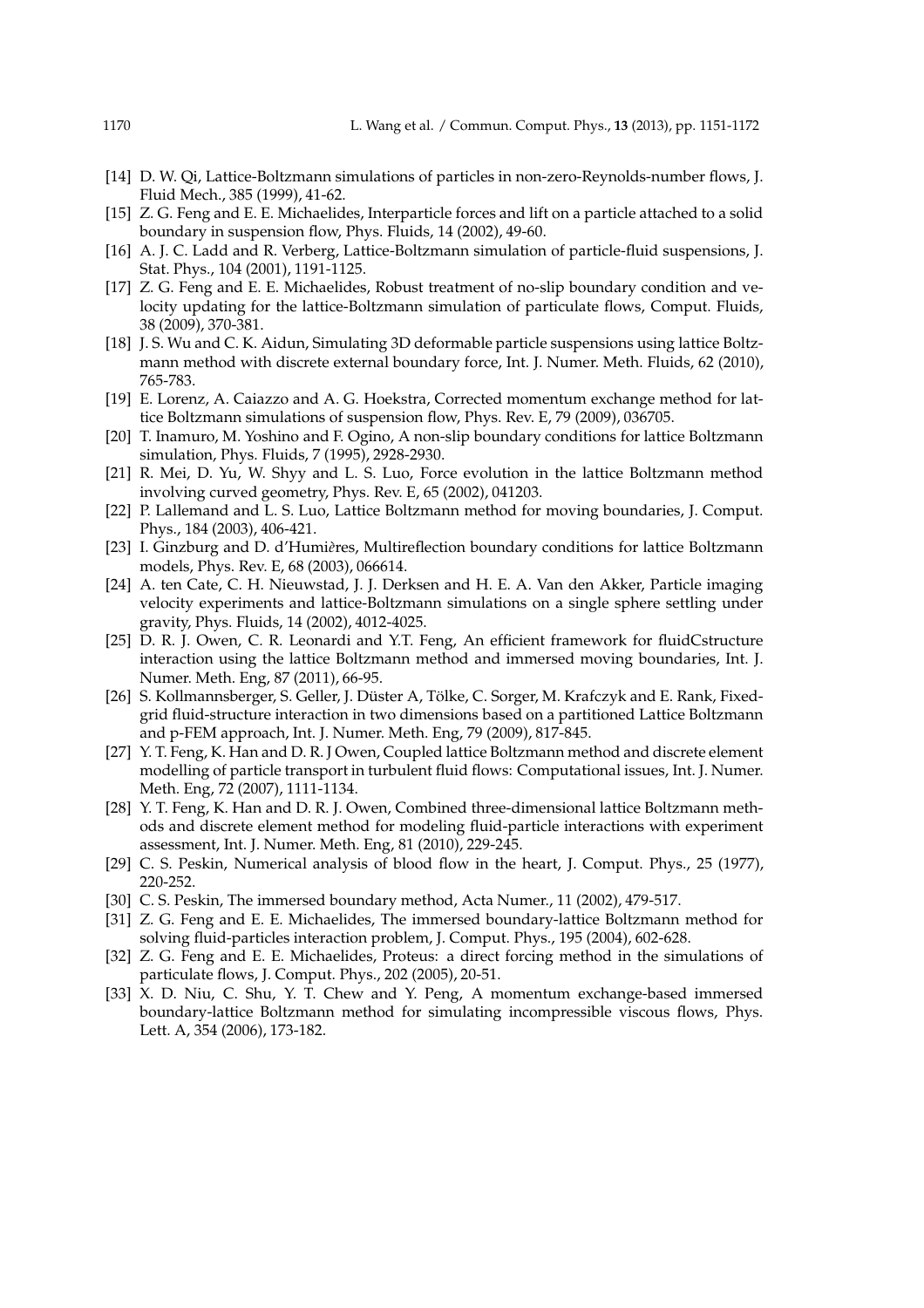- [34] J. Wu and C. Shu, Particulate flow simulation via a boundary condition-enforced immersed boundary-lattice Boltzmann scheme, Commun. Comput. Phys., 7 (2010), 793-812.
- [35] B. K. Cook, D. R. Noble and J. R. Williams, A direct simulation method for particle-fluid systems, Eng. Computation, 21 (2004), 151-168.
- [36] X. Shi and S. P. Lim, A LBM-DLM/FD method for 3D fluid-structure interactions, J. Comput. Phys, 226 (2007), 2028-2043.
- [37] M. Rohde, J. J. Derksen and H. E. A. van der Akker, An applicability study of advanced lattice-Boltzmann techniques for moving, no-slip boundaries and local grid refinement, Comput. Fluids, 37 (2008), 238-1252.
- [38] A. Dupuis, P. Chatelain and P. Koumoutsakos, An immersed boundary-lattice-Boltzmann method for the simulation of the flow past an impulsively started cylinder, J. Comput. Phys, 227 (2008), 4486-4498.
- [39] D. M. Nie and J. Z. Lin, A LB-DF/FD method for particle suspension, Commun. Comput. Phys., 7 (2010), 544-563.
- [40] Y. Peng and L. S. Luo, A comparative study of immersed-boundary and interpolated bounce-back methods in LBE, Prog. Comput. Fluid Dyna., 8 (2008), 156-167.
- [41] R. G. M. van der Sman, MRT Lattice Boltzmann schemes for confined suspension flows, Comput. Phys. Commun., 181 (2010), 1562-1569.
- [42] Y. H. Qian, D. d'Humières and P. Lallemand, Lattice BGK models for Navier-Stokes equation, Europhys. Lett., 17 (1992), 479-484.
- [43] H. Chen, S. Chen and W. Matthaeus, Recovery of the Navier-Stokes equations through a lattice gas Boltzmann equation method, Phys. Rev. A, 45 (1992), 5339-5342.
- [44] U. Frisch, D. d'Humi*e*`res, B. Hasslacher, P. Lallemand, Y. Pomeau and J.-P. Rivet, Lattice gas hydrodynamics in two and three dimensions, Complex Syst., 1 (1987), 649-707.
- [45] P. Lallemand and L.S. Luo, Theory of the lattice Boltzmann method: Dispersion, dissipation, isotropy, Galilean invariance, and stability, Phys. Rev. E, 61 (2000), 6546-6562.
- [46] D. d'Humières, Generalized lattice-Boltzmann equations, In: Shizgal D et al., editors. RGD, Prog. Astronaut. Aeronaut 159 (1992), 450-458.
- [47] D. d'Humi*e*`res, I. Ginzburg, M. Krafczyk, P. Lallemand, L. S. Luo, Multiple-relaxation-time lattice Boltzmann models in three-dimensions, Phil. Trans. R. Soc. A, 360 (2002), 437-51.
- [48] P. Lallemand and L-S. Luo, Theory of the lattice Boltzmann method: acoustic and thermal properties in two and three dimensions, Phys. Rev. E, 68 (2003), 036706.
- [49] D. Wan and S. Turek, Direct numerical simulation of particulate flow via multigrid FEM techniques and the fictitious boundary method, Int. J. Numer. Meth. Fluids, 51 (2006), 531- 566.
- [50] H. H. Hu, D. D. Joseph and M. J. Crochet, Direct simulation of fluid particle motions, Theo. Comput. Fluid Dyn., 3 (1992), 285-306.
- [51] H. B. Li, X. Y. Lu, H. P. Fang and Y. H. Qian, Force evolution in lattice Boltzmann simulations with moving boundaries in two dimensions, Phys. Rev. E, 70 (2004), 026701.
- [52] O. E. Strack and B. K. Cook, Three-dimensional immersed boundary conditions for moving solids in the lattice-Boltzmann method, Int. J. Numer. Meth. Fluids, 55 (2007), 103-125.
- [53] J. Happel and H. Brenner, Low Reynolds Number Hydrodynamics, Prentice-Hall, NewYork, 1965.
- [54] Z. S. Yu and X. M. Shao, A direct-forcing fictitious domain method for particulate flows, J. Comput. Phys., 227 (2007), 292-314.
- [55] Z. L. Guo, C. G. Zheng and B. C. Shi, An extrapolation method for boundary conditions in lattice Boltzmann method, Phys Fluids, 14 (2007), 2007-2010.